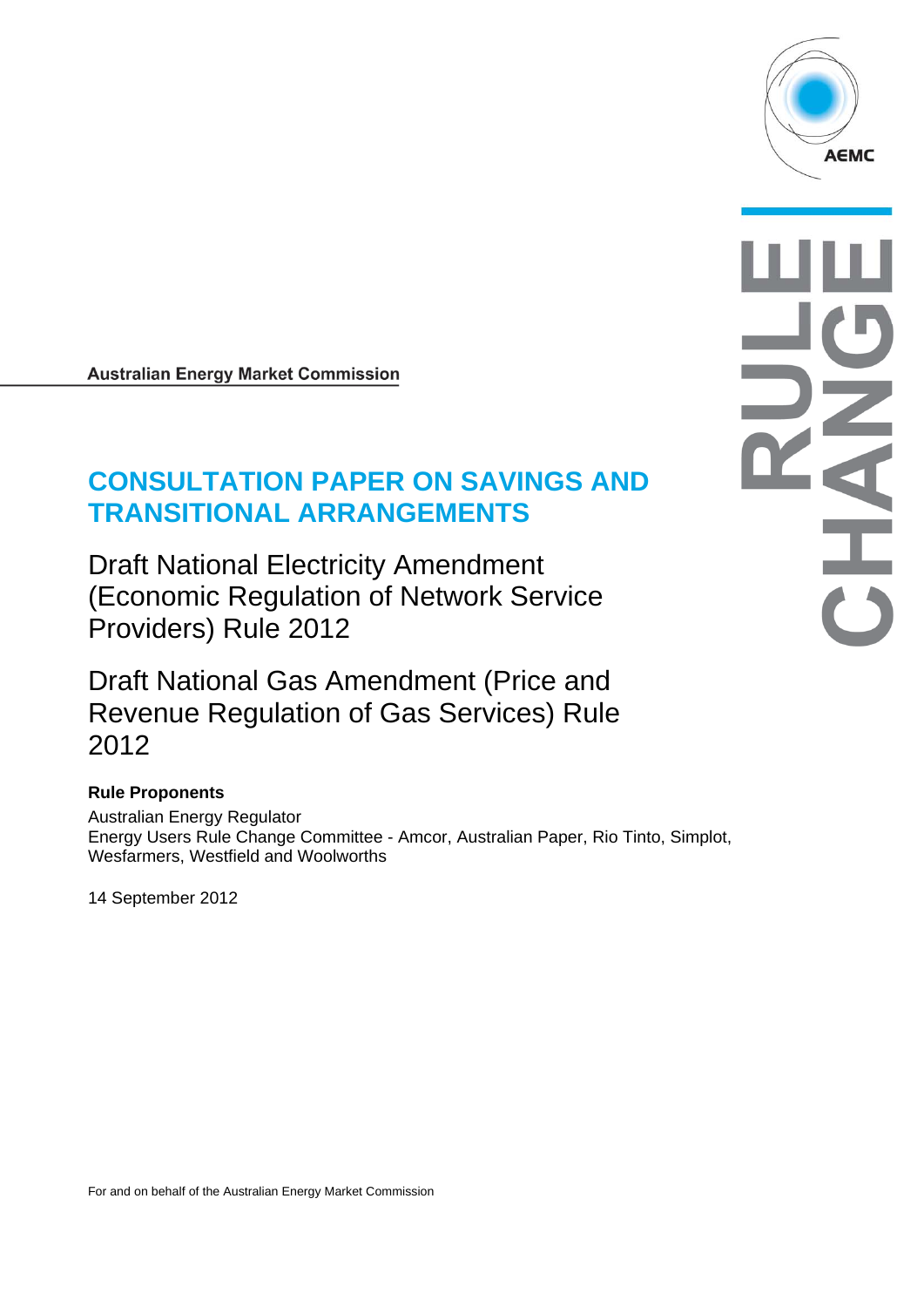#### **Inquiries**

Australian Energy Market Commission PO Box A2449 Sydney South NSW 1235

**E**: aemc@aemc.gov.au **T**: (02) 8296 7800 **F**: (02) 8296 7899

Reference: ERC0134/ERC0135/GRC0011

#### **Citation**

AEMC 2012, Economic Regulation of Network Service Providers, and Price and Revenue Regulation of Gas Services, Consultation Paper on Savings and Transitional Arrangements, 14 September 2012, Sydney

#### **About the AEMC**

The Council of Australian Governments (COAG), through its then Ministerial Council on Energy (MCE), established the Australian Energy Market Commission (AEMC) in July 2005. In June 2011, COAG established the Standing Council on Energy and Resources (SCER) to replace the MCE. The AEMC has two principal functions. We make and amend the national electricity, gas and energy retail rules, and we conduct independent reviews of the energy markets for the SCER.

This work is copyright. The Copyright Act 1968 permits fair dealing for study, research, news reporting, criticism and review. Selected passages, tables or diagrams may be reproduced for such purposes provided acknowledgement of the source is included.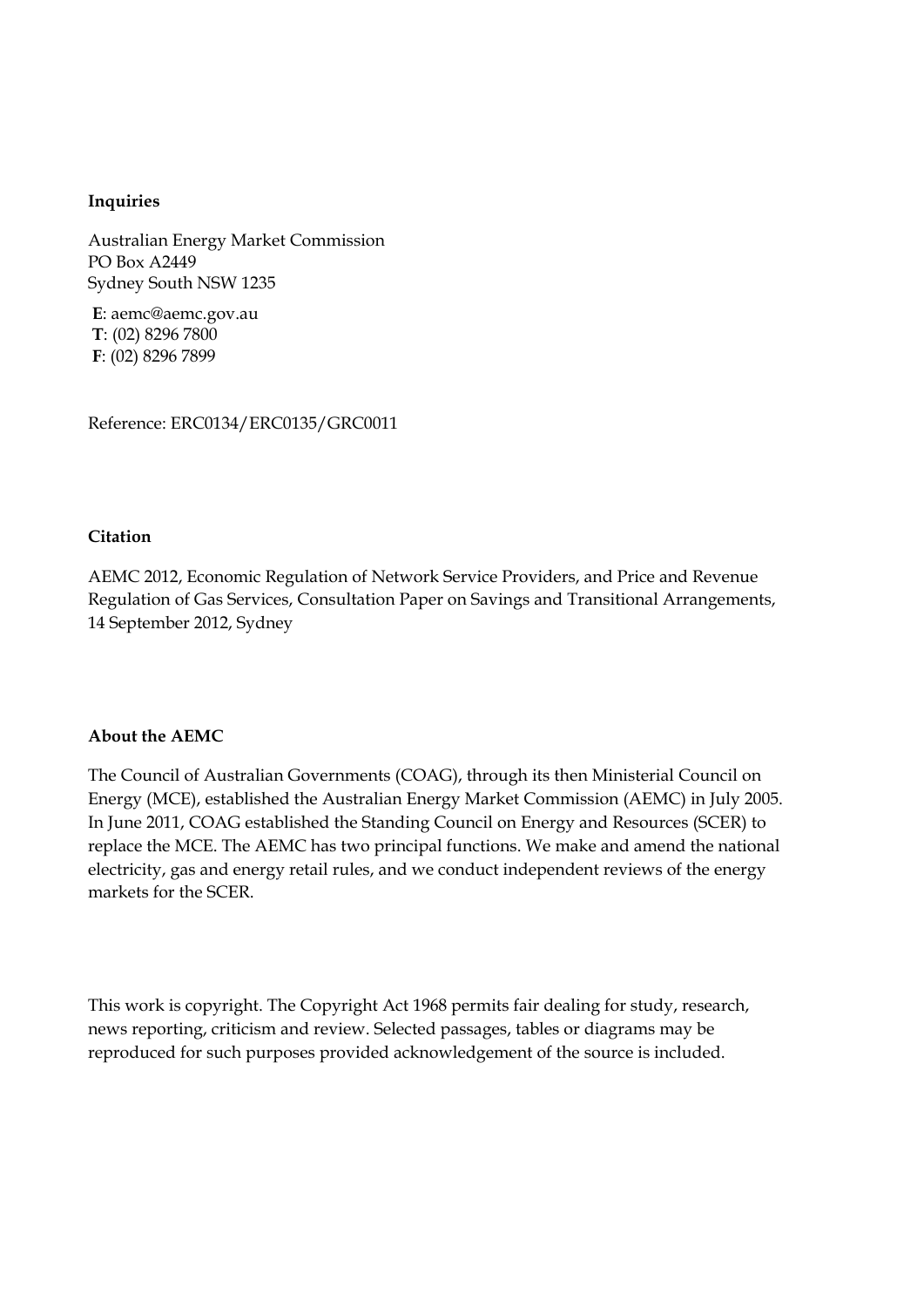# **Contents**

| $\mathbf{1}$   |                                                                          |                                                                        |  |  |  |  |
|----------------|--------------------------------------------------------------------------|------------------------------------------------------------------------|--|--|--|--|
|                | 1.1                                                                      |                                                                        |  |  |  |  |
|                | 1.2                                                                      |                                                                        |  |  |  |  |
|                | 1.3                                                                      |                                                                        |  |  |  |  |
|                | 1.4                                                                      |                                                                        |  |  |  |  |
|                | 1.5                                                                      |                                                                        |  |  |  |  |
|                | 1.6                                                                      |                                                                        |  |  |  |  |
| $\overline{2}$ |                                                                          |                                                                        |  |  |  |  |
|                | 2.1                                                                      |                                                                        |  |  |  |  |
|                | 2.2                                                                      |                                                                        |  |  |  |  |
|                | 2.3                                                                      |                                                                        |  |  |  |  |
|                | 2.4                                                                      |                                                                        |  |  |  |  |
| 3              |                                                                          |                                                                        |  |  |  |  |
|                | 3.1                                                                      |                                                                        |  |  |  |  |
|                | 3.2                                                                      |                                                                        |  |  |  |  |
|                | 3.3                                                                      | Interim arrangements between current and delayed regulatory periods 12 |  |  |  |  |
| 4              |                                                                          |                                                                        |  |  |  |  |
|                | 4.1                                                                      |                                                                        |  |  |  |  |
|                |                                                                          |                                                                        |  |  |  |  |
|                | 4.3                                                                      |                                                                        |  |  |  |  |
|                |                                                                          |                                                                        |  |  |  |  |
| A              |                                                                          | Timing of transitional determination processes for electricity NSPs 19 |  |  |  |  |
| B              | Timing of subsequent regulatory determination processes for NSPs who are |                                                                        |  |  |  |  |
|                |                                                                          |                                                                        |  |  |  |  |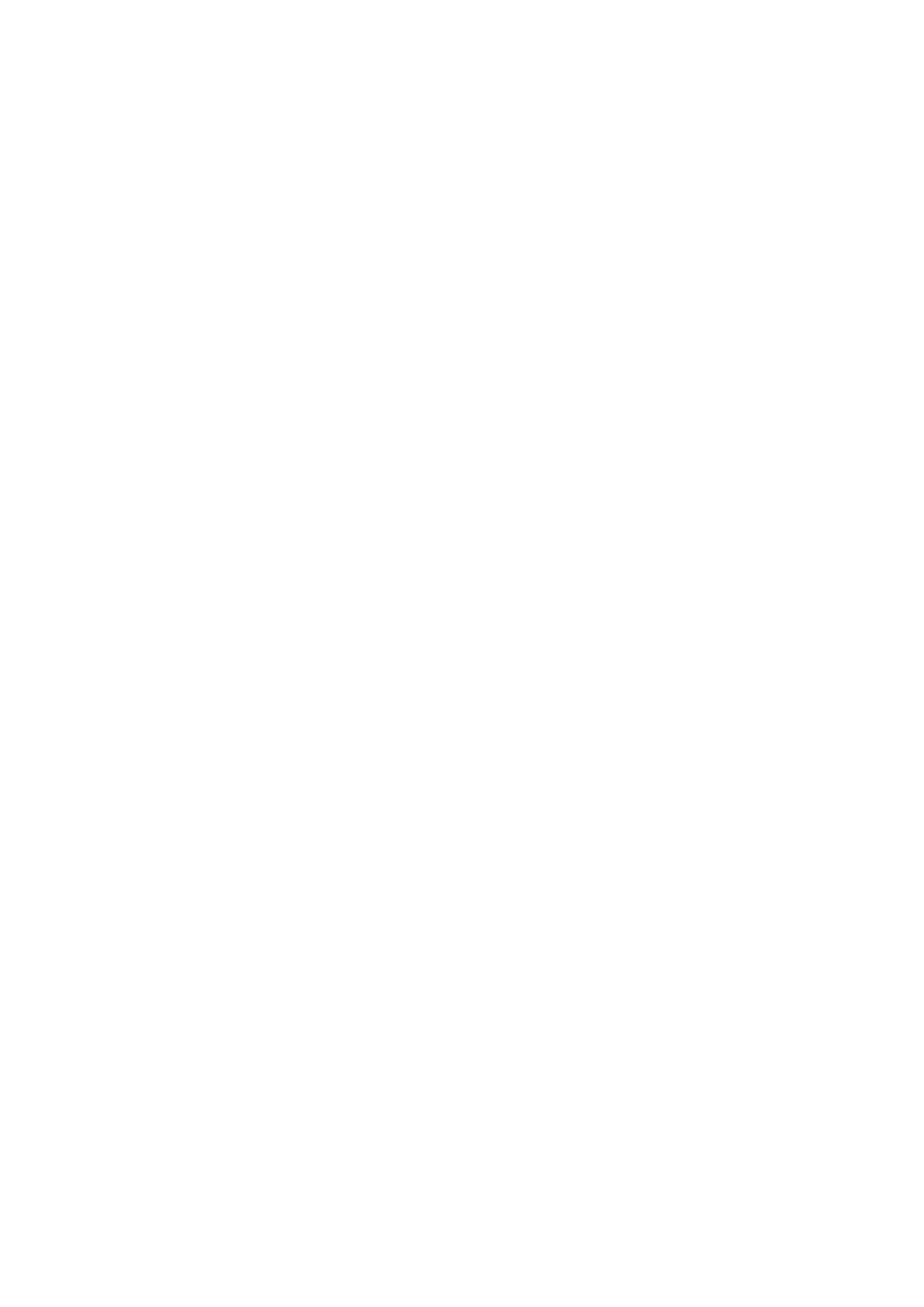# **1 Introduction**

### **1.1 Rule change requests**

In September 2011 the Australian Energy Regulator (AER) submitted two rule change requests to the Australian Energy Market Commission (AEMC or Commission) seeking to amend the rules for the economic regulation of network services, one in respect of electricity and one in respect of gas. In October 2011, the Energy Users Rule Change Committee (EURCC), a committee of large energy consumers, comprising Amcor, Australian Paper, Rio Tinto, Simplot, Wesfarmers, Westfield and Woolworths, also submitted a rule change request relating to economic regulation of network services in electricity. The rule change requests in respect of electricity were consolidated and are being dealt with together.

#### **1.2 Draft rule determination**

On 23 August 2012 the Commission published a draft rule determination in respect of these rule change requests, along with a draft rule for electricity and a draft rule for gas. The areas covered by the draft rule determination are:

- rate of return (under the National Electricity Rules (NER) and National Gas Rules (NGR));
- capital expenditure (capex) incentives (under the NER);
- capex and operating expenditure (opex) allowances (under the NER); and
- regulatory determination process (under the NER).

The draft determination mentioned the need for transitional arrangements and that the Commission would in mid-September publish a proposal to transition a number of service providers to the new rules proposed in the draft determination.

#### **1.3 Consultation paper**

This consultation paper proposes transitional arrangements to transition a number of service providers to the new rules proposed in the draft rule determination. Draft rules for electricity and gas covering savings and transitional arrangements will be published in amending rule format after a stakeholder workshop (see below).

The Commission encourages stakeholders to make submissions on any alternative approaches that are consistent with the principles set out in section 2.4 below. Where alternative approaches are proposed, the Commission would particularly value submissions where these approaches have already been discussed with the AER. Any alternative approaches proposed should also be flagged with the Commission as soon as possible. As well as comments on the overall approach the Commission also seeks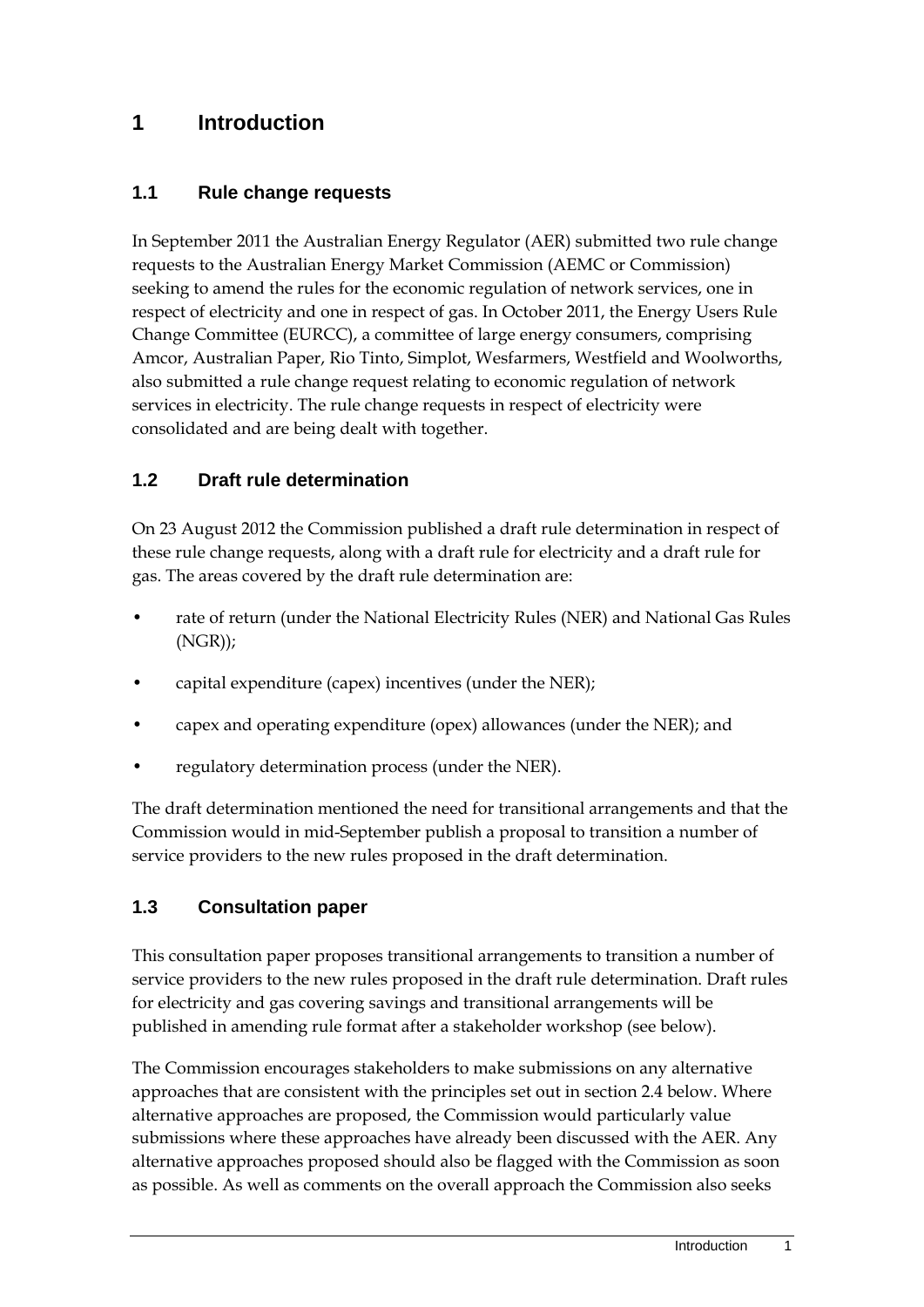comments on specific issues relating to individual service providers that may need be taken into account in transitioning service providers to the new arrangements.

## **1.4 Timeframes and next steps**

The Commission will conduct a workshop on the proposed transitional arrangements in Sydney on 26 September 2012. A notice setting out the details of this workshop has been published with this consultation paper.

Close of submissions on this consultation paper is 25 October 2012.

After considering submissions in response to this consultation paper, as well as submissions received in response to the draft rule determination, the Commission will make a final rule determination. The Commission intends to publish the final rule determination on 15 November 2012.

## **1.5 Process for making a submission**

The AEMC will take into account submissions lodged within the timeframe specified above as part of its decision making. Where submissions are received by the AEMC after the closing date, the AEMC endeavours to have regard to these late submissions. However as the AEMC is itself subject to statutory time constraints for its decision making, it may not be possible for the AEMC to give late submissions the same level of consideration as submissions lodged within time, and the AEMC would therefore urge persons making submissions to lodge within the specified time period.

Submissions should quote project number "ERC0134/ERC0135/GRC0011" and may be lodged online at www.aemc.gov.au or by mail to:

Australian Energy Market Commission PO Box A2449 Sydney South NSW 1235

All enquiries on this project should be addressed to Richard Khoe on (02) 8296 7800.

# **1.6 Structure of this consultation paper**

The remainder of this consultation paper is structured as follows:

- chapter 2 sets out the background as to why transitional arrangements are needed and the Commission's overall approach for the making of savings and transitional provisions;
- chapter 3 sets out the proposed transitional arrangements for electricity; and
- chapter 4 sets out the proposed transitional arrangements for gas.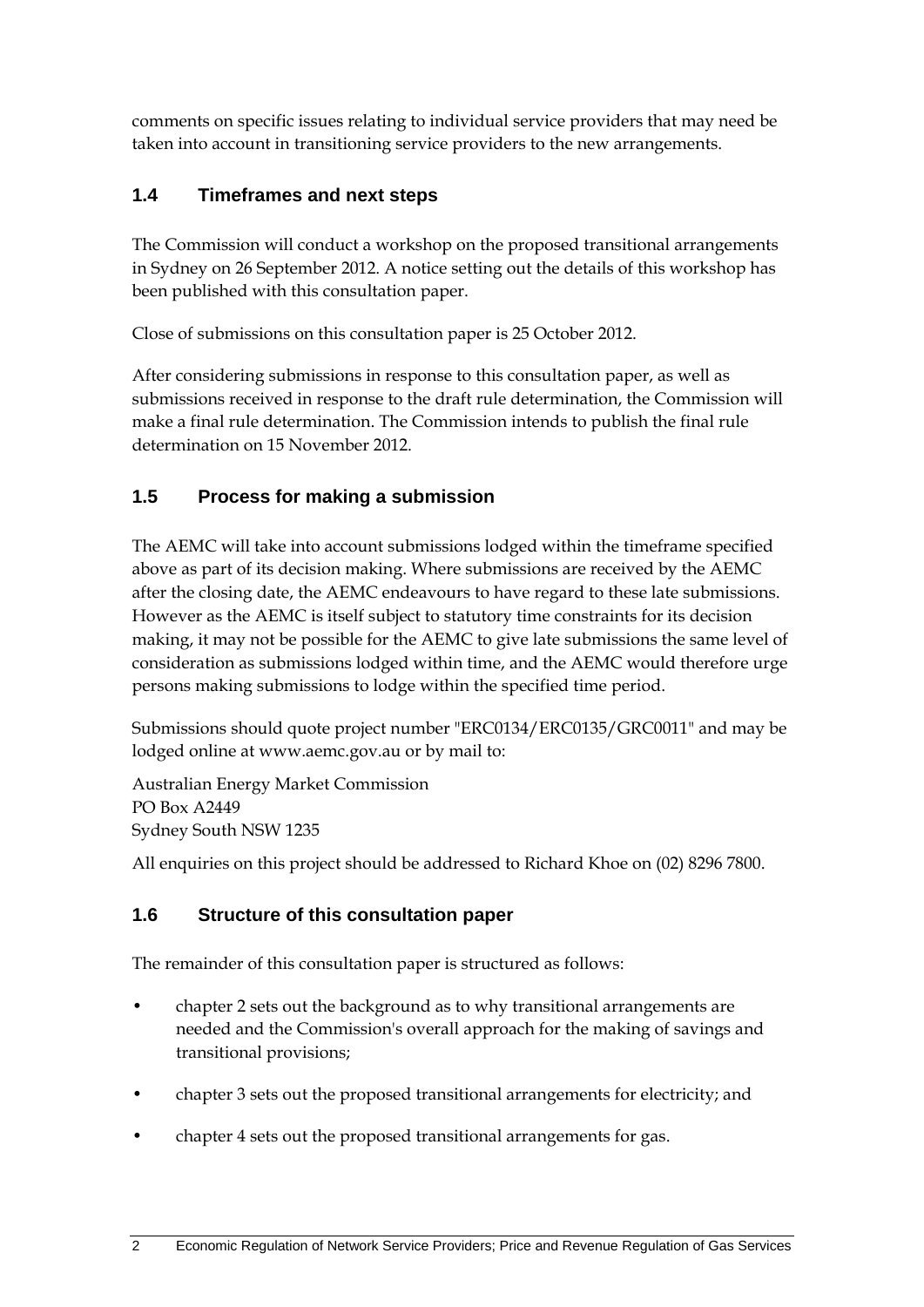Attached to this consultation paper are two charts which show the current timetable for electricity network service providers' (NSPs) revenue determination processes and then the timetable for NSPs if the transitional arrangements proposed in this paper were put in place.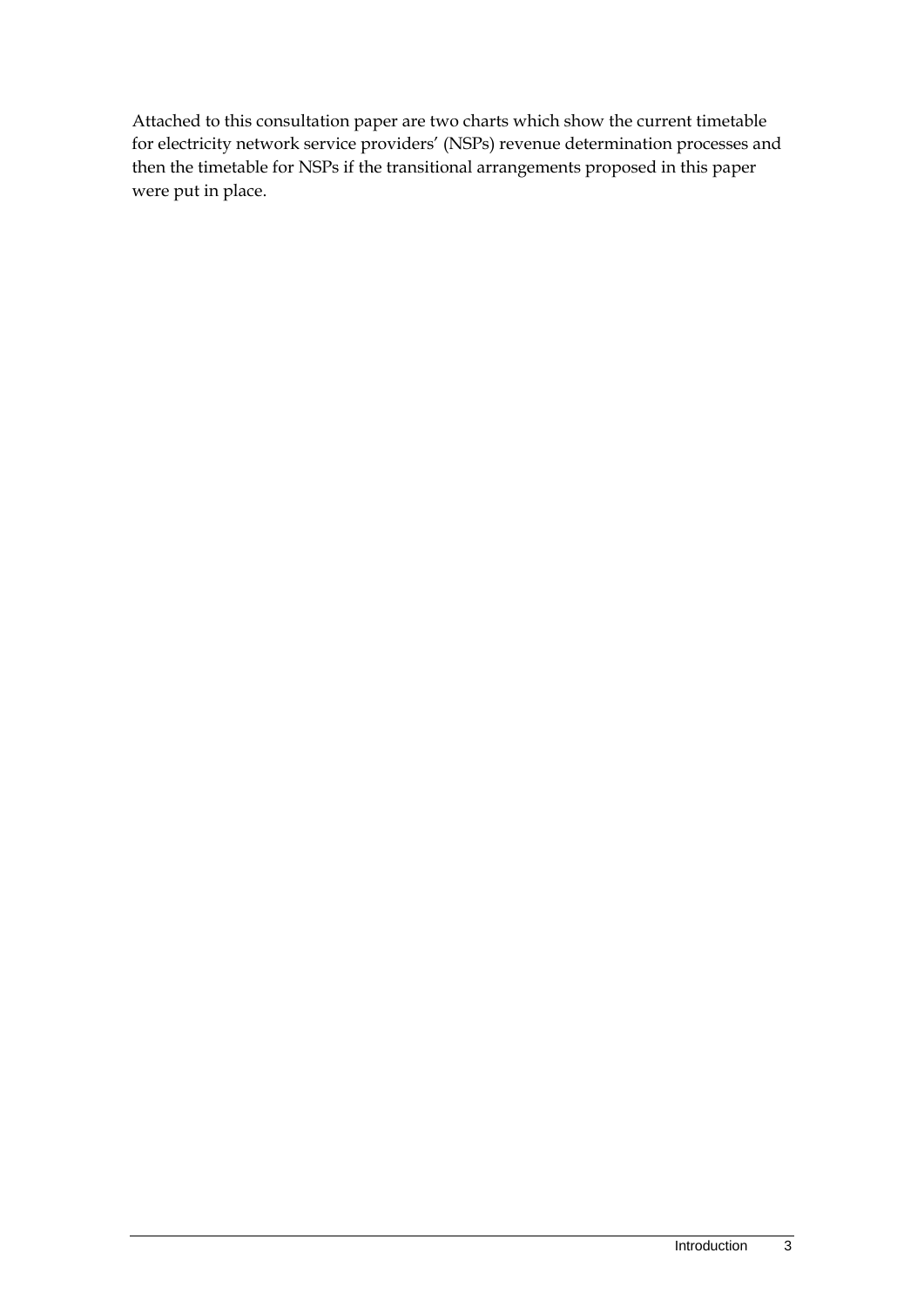# **2 General approach to transitional arrangements**

#### **2.1 Introduction**

1

The draft rules provide for significant changes regarding capital expenditure incentives, the determination of the rate of return and the overall regulatory determination process; the latter involving changes to timing as well as aspects of the process.1 Some of these apply to electricity and some apply to gas.

The package of changes included in the draft rules requires a period of time for implementation.2 For example, the rate of return provisions involve the AER and the Economic Regulation Authority of Western Australia (ERA)) making a guideline, which is the reference point for the service provider's proposal on what the regulator considers should be its allowed rate of return.3 This guideline must be made by 30 November 2013. Also the AER must make capex incentive guidelines by 30 August 2013, setting out the capex incentive tools and how it proposes to apply them. The draft rules allow the AER more than six months to make these two guidelines. The time the AER has been provided with to make these guidelines reflects the complexity of the subject matter and the need to consult thoroughly with stakeholders. There are also a range of other guidelines, schemes and documents that must be developed and published as part of the implementation of these rule changes.

Some of these implementation tasks will not be finalised by the time a number of service providers' regulatory proposals are due.<sup>4</sup> Therefore additional provisions are required to enable these service providers to transition to the new arrangements under the new rules. Without these additional provisions the new rules would not be able to come into effect until 2019 for a significant number of service providers.

The purpose of this consultation paper is to explain the proposed transitional arrangements that the Commission proposes to apply to a number of service providers in respect of which the regulatory determination process is due to commence before the new rules are fully implemented.

<sup>1</sup> This consultation paper refers extensively to the "regulatory determination process" and the "regulatory period ". The regulatory determination process is the process the regulator follows in determining prices, revenues or tariffs for a regulatory period. The regulatory period is the set period of time, often five years, during which those prices, revenues or tariffs apply. Before the end of one regulatory period the regulatory determination process to set the prices, revenues or tariffs for the next regulatory period must be completed.

<sup>2</sup> In this consultation paper the term "new rules" has been used to refer collectively the draft and final rules, though where specific reference needs to be made to either the draft or the final rules these terms are used instead. The draft rules comprise a draft rule for electricity and a draft rule for gas, and the final rules will comprise a final rule for electricity and a final rule for gas.

<sup>3</sup> In this consultation paper, "service provider" refers to both an electricity NSP and a gas service provider.

<sup>&</sup>lt;sup>4</sup> In this consultation paper, "regulatory proposal" refers to a regulatory proposal under the Chapter 6 of the NER, a revenue proposal under Chapter 6A of the NER, or an access arrangement under the NGR.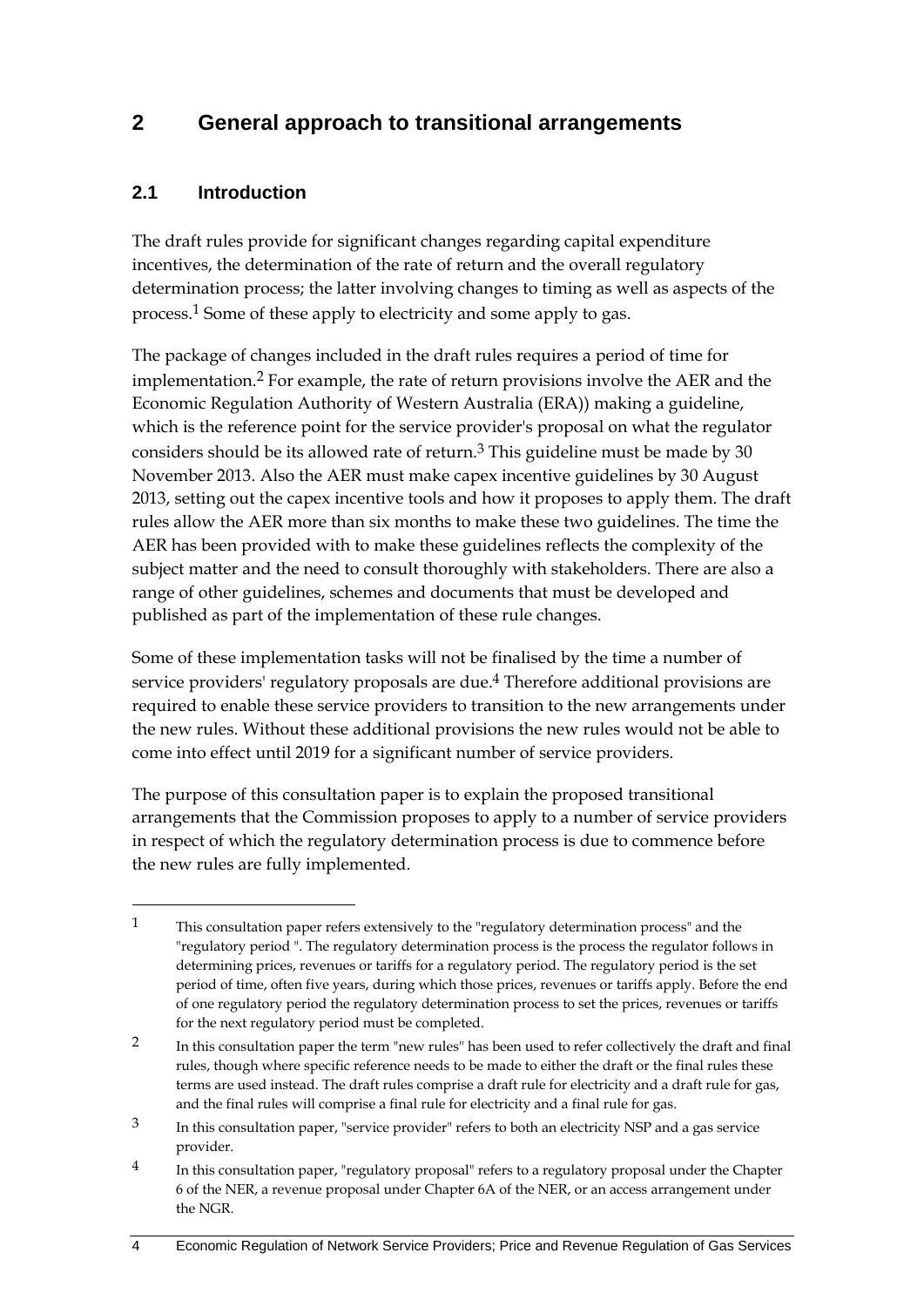The transitional arrangements set out in this chapter have been formulated on the basis of the draft rules published by the Commission on 23 August 2012. This should not be taken as any indication that the final rules published in November 2012 will be identical to those draft rules. To the extent the final rules differ from the draft rules, the transitional arrangements may need to be adjusted accordingly.

## **2.2 Service providers due to submit proposals in the near future**

In the near future the following NSPs will be subject to the regulatory determination process under Chapter 6 or 6A of the NER:

- the Victorian Transmission Network Service Provider (TNSP) (SP AusNet) must submit its regulatory proposal by 28 February 2013 for its next regulatory period commencing 1 April 2014;
- the New South Wales and Tasmanian TNSPs (TransGrid and Transend) must submit their regulatory proposals by 31 May 2013 for their next regulatory periods commencing 1 July 2014;
- the Australian Capital Territory and New South Wales Distribution Network Service Providers (DNSPs) (ActewAGL, Ausgrid, Endeavour Energy and Essential Energy) must submit their regulatory proposals by 31 May 2013 for their next regulatory periods commencing 1 July 2014. The AER is currently developing the framework and approach paper for these NSPs. The framework and approach paper must be finalised by 30 November 2012;
- the Queensland and South Australian DNSPs (Ergon Energy, ENERGEX and SA Power (formerly ETSA Utilities)) must submit their regulatory proposals by 31 May 2014 for their next regulatory periods commencing 1 July 2015. Their framework and approach paper must be finalised by 30 November 2013;
- the Victorian DNSPs must submit their regulatory proposals by 30 November 2014 for their next regulatory periods commencing 1 January 2016. Their framework and approach paper must be finalised by 31 May 2014; and
- the Queensland TNSP (Powerlink) and Tasmanian DNSP (Aurora Energy) must submit their regulatory proposals by 31 May 2016 for their next regulatory periods commencing 1 July 2017.

A chart showing the current timetable of regulatory determination processes for NSPs under the existing NER is provided in attachment A to this paper.

Similarly, in the next two years the following gas service providers are due to submit access arrangements under Part 9 of the NGR:

• ATCO Gas is due to submit its access arrangement in respect of the Mid-West and South-West Gas Distribution System on 1 July 2013; and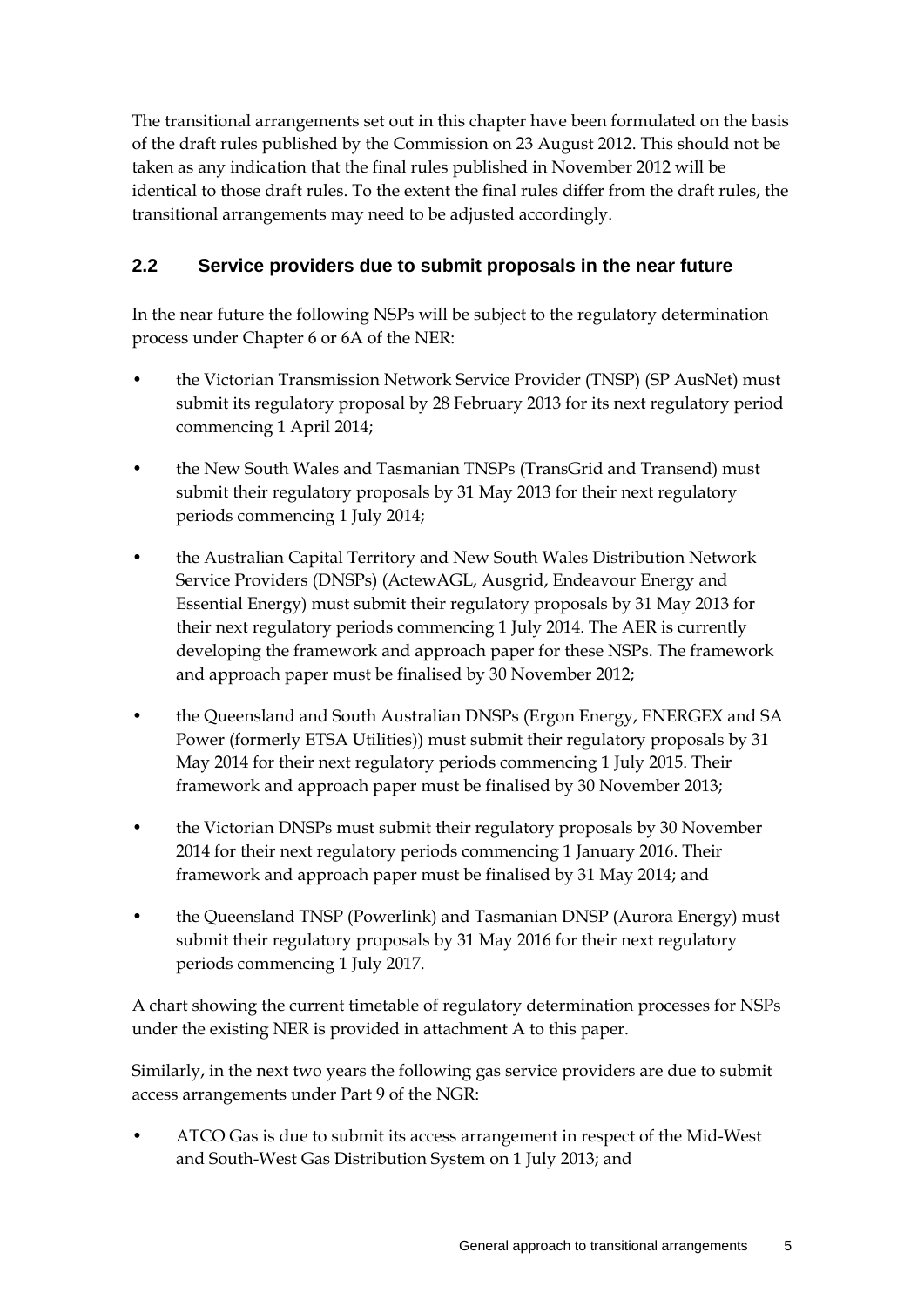• APA Group is due to submit its access arrangement in respect of the Goldfields Gas Pipeline on 1 January 2014.

All other gas service providers' access arrangements are due to be submitted from mid-2014 onwards.

## **2.3 Submissions**

In the course of public consultation for this rule change request, two TNSPs, TransGrid and Transend, have made submissions concerning transitional arrangements.<sup>5</sup> Their submissions relate to the rate of return framework to apply to their next regulatory periods. Their regulatory proposals are due to be submitted to the AER by the end of May 2013.

TransGrid submitted a participant derogation request, effectively requesting rate of return arrangements based on the approach set out in Chapter 6 of the NER to apply to its next regulatory period. In support of this request, TransGrid cited dissatisfaction with the existing Chapter 6A arrangements for determining the rate of return and referred to uncertainty regarding the conclusion of this rule change request process. The Commission considered it desirable to treat this participant derogation request as a submission to the consolidated rule change request.<sup>6</sup>

Transend has provided a letter supporting the approach set out in TransGrid's participant derogation request and requests that similar arrangements should apply to it for the rate of return component of its next regulatory determination.7

The Energy Networks Association has also made a submission concerning transitional arrangements.8

### **2.4 Commission's general approach to transitional arrangements**

For reasons of practicality, timing and procedural fairness, provisions will be required to transition the relevant service providers to the new rules. Among other things this recognises that a regulator applies the rules in a regulatory determination, and it only makes a regulatory determination for a particular service provider once every few years (in most cases, the regulatory period is five years).9

1

<sup>5</sup> TransGrid, Participant derogation request – rate of return decisions, dated 26 June 2012; Transend, letter regarding TransGrid's participant derogation request, dated 17 July 2012.

 $6$  Section 93(1)(b) of the NEL provides that if the Commission considers it necessary or desirable that 2 or more requests for the making of a rule should be dealt with together, it may treat any later request as a submission to the earlier request.

<sup>7</sup> Transend letter regarding Transgrid's participant derogation request, dated 17 July 2012

<sup>8</sup> Energy Networks Association, Draft National Electricity Amendment Rule 2012 - Transitional arrangements, dated 10 September 2012.

<sup>9</sup> In this consultation paper, "regulatory determination" refers to distribution determinations under Chapter 6 of the NER, price and revenue determinations under Chapter 6A of the NER, and access arrangement determinations under the NGR.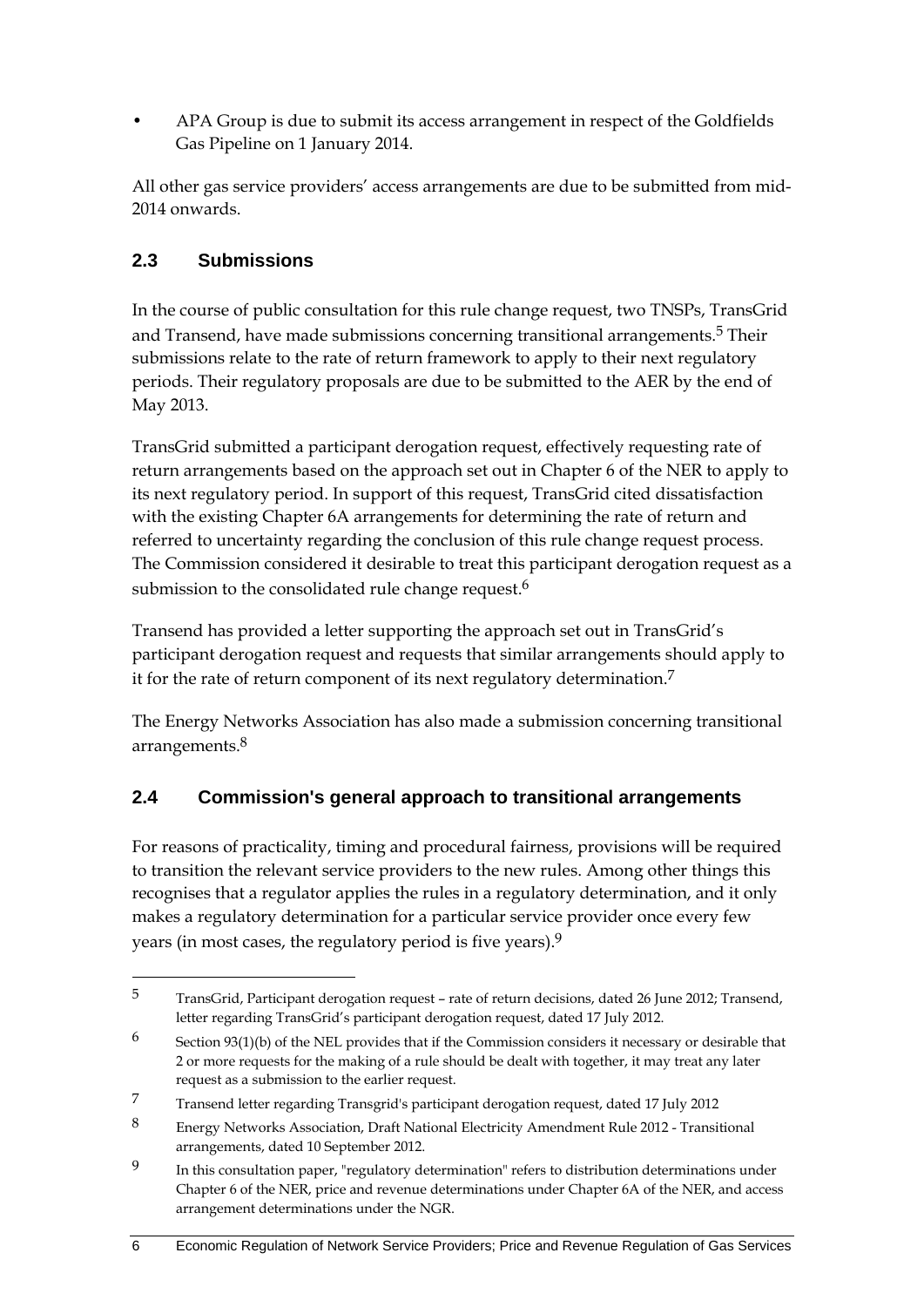The Commission has considered its general approach to the transitional arrangements. In its view, the following principles represent the most important considerations in developing these arrangements:

- the final rules when made in November 2012 should apply to all service providers as soon as possible. This includes those service providers currently due to submit regulatory proposals in February and May 2013;
- where any transitional arrangements are made regarding determination processes that require consultation, the arrangements should allow for sufficient time for stakeholder consultation;
- the transitional arrangements should allow service providers to recover their efficient costs; and
- any transitional arrangements should be practicable having regard to the regulators' resourcing constraints, as well as the resourcing capacity of other stakeholders.

The proposed transitional arrangements are set out below, separated into those applying in electricity (section 3) and those applying in gas (section 4). The transitional arrangements proposed in electricity are discussed in terms of the delay to NSPs' regulatory periods (section 3.1), the application of the final rules to the delayed NSP regulatory periods (section 3.2), and the interim arrangements (section 3.3). A diagram setting out the revised timing arrangements for NSPs is attached to this consultation paper.

The Commission recognises that stakeholders who regularly engage in the regulatory determination process have the most practical experience around how it works. For this reason the Commission encourages stakeholders to provide submissions on the transitional arrangements described below, and in particular on the interim arrangements for the year between the end of the current regulatory period and the start of the delayed regulatory period. There may be better arrangements than those proposed here which still allow the new rules to commence as soon as possible and also take into account the workload of the relevant regulators.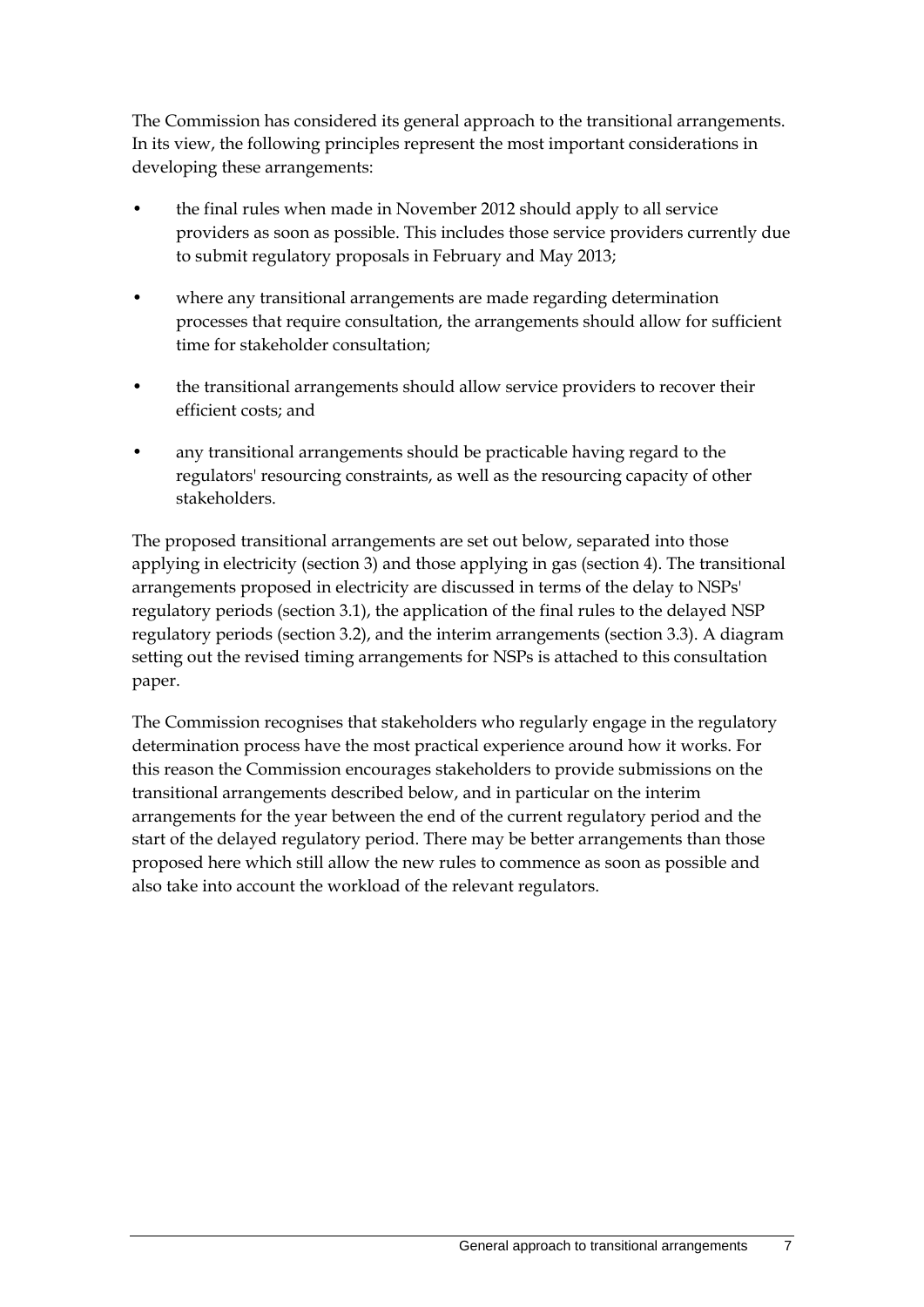# **3 Electricity transitional arrangements**

### **3.1 Delay to NSP regulatory periods**

#### **3.1.1 NSPs due to submit in 2013**

Seven NSPs are due to submit regulatory proposals in the first half of 2013. These are the DNSPs in the Australian Capital Territory and New South Wales, and the TNSPs in New South Wales, Tasmania and Victoria. If the draft rules proposed by the Commission are made as final rules, the AER and the ERA would need to make a number of guidelines and other documents throughout 2013. These include rate of return guidelines, which would be made by the AER and ERA by the end of November 2013. These guidelines are critical to the overall operation of the rules. However, it is likely that the majority of these guidelines and documents will not be finalised prior to the submission of the regulatory proposals by the seven NSPs in 2013.

In order to address this issue, it is proposed that the date for the commencement of the next full regulatory periods for those seven NSPs currently due to submit regulatory proposals in 2013 would be delayed by 12 months. In addition, the Commission proposes that the extended regulatory determination process proposed in the new rules should not apply to these NSPs for the next full regulatory determination process (see section 3.2.1 below). This would mean that the regulatory determination process for those regulatory periods, including the date for submission of the regulatory proposal, would also be delayed by 12 months.

To take Ausgrid as an example, under the current rules it is due to submit its regulatory proposal by 31 May 2013. Under the transitional arrangements proposed here, it would submit instead by 31 May 2014. Given that the last of the relevant guidelines (the rate of return guidelines) are due to be made by the AER by the end of November 2013, this would enable Ausgrid to factor the final guidelines into its regulatory proposal. To the extent Ausgrid sought to commence preparation of its regulatory proposal prior to publication of any final AER guidelines or documents, it could use the AER's draft guideline or document as the basis for this.

This arrangement would allow the majority of the new rules to be applied sooner than would otherwise be the case in respect of those seven NSPs who are due to submit their regulatory proposals in 2013. Without it the new rules would not apply to these NSPs until 2019.

The framework and approach paper process for those four DNSPs currently due to submit regulatory proposals on 31 May 2013 has already commenced. The proposed transitional arrangements described here provide for a new framework and approach paper process in 2013. While this may repeat some of the work already being done on the framework and approach paper, this is necessary to accommodate the delay of 12 months and the new rules.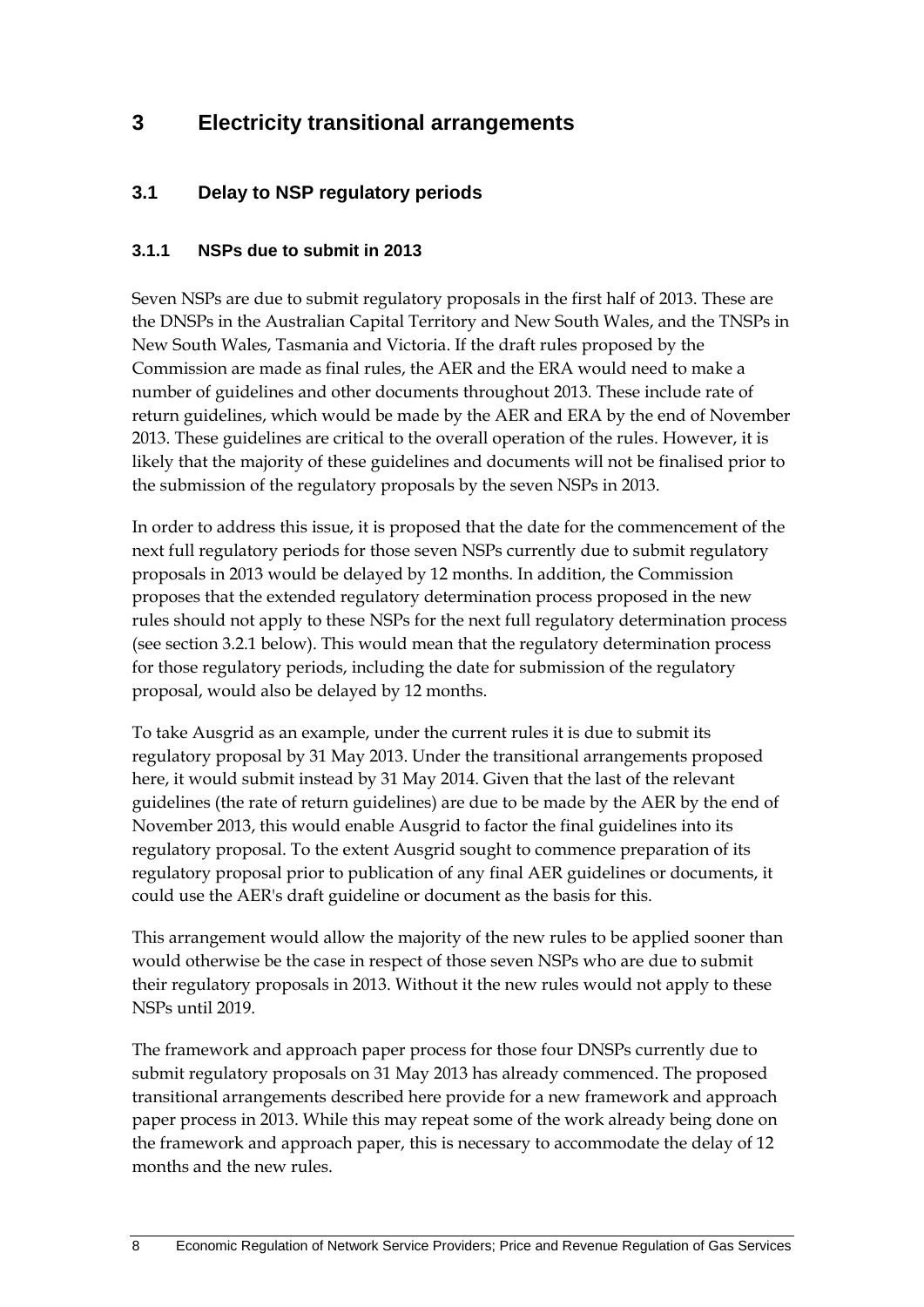The revised dates for the NSPs are set out in the table at appendix B and the chart in attachment B of this paper.

### **3.1.2 NSPs due to submit regulatory proposals after 2013**

After 2013, nine NSPs are currently due to submit regulatory proposals to the AER on or before end of May 2016. These are the DNSPs in Queensland, South Australia, Tasmania and Victoria, and the TNSP in Queensland. The current timing of the regulatory determination processes for the various NSPs is staggered so that the regulatory determination processes and subsequent regulatory periods for these NSPs overlap as little as possible. If, as set out in section 3.1.1 above, the seven NSPs due to submit in 2013 have their next full regulatory determination processes and regulatory periods delayed by a year then the interaction of the processes for all NSPs would be affected and the degree of overlap would increase. Among other things, this would mean a greater resourcing burden on the AER in terms of making the relevant regulatory determinations. There would also be a greater burden on other stakeholders seeking to participate in the regulatory determination process.

In order to avoid this increased overlap, the Commission considers that the nine NSPs due to submit regulatory proposals after 2013, but on or before the end of May 2016, should also have their next full regulatory periods delayed by 12 months. This means that all of the next full regulatory periods up to but not including ElectraNet's (for which ElectraNet is due to make a proposal to the AER on 31 May 2017) would commence 12 months later. These changes are reflected in the tables at Appendix B.

With this delay, the entirety of the final rules made in November, assuming when made they include an extended regulatory determination process, would apply to all of the nine NSPs currently due to submit regulatory proposals after 2013 and on or before the end of May 2016, as well as all NSPs due to submit after this. This is discussed further in section 3.2 below. In addition, by reducing the overlap of regulatory determination processes, there should be less likelihood of an adverse impact on the quality of the AER's decisions. Higher quality decisions promote confidence in the regulatory regime and in turn encourage efficient investment. This should contribute to achieving the NEO.

# **3.1.3 Length of regulatory period**

Under the NER, the AER is required, as part of a regulatory determination, to set the length of the regulatory period: see clauses 6.3.2(4) (for distribution) and 6A.4.2(a)(7) (for transmission). The regulatory period must not be less than five years: see clauses 6.3.2(b) (distribution) and 6A.4.2(c) (transmission). The regulatory period is a key part of the regulatory arrangements. Among other things it provides certainty to service providers and their investors, and customers about what revenues and therefore prices will apply for a certain period of time. In combination with an ex ante allowance for capex and opex, it creates incentives for NSPs since if they overspend they have to bear any financing costs for the remainder of the regulatory period and if they underspend they retain the benefits for the remainder of the regulatory period.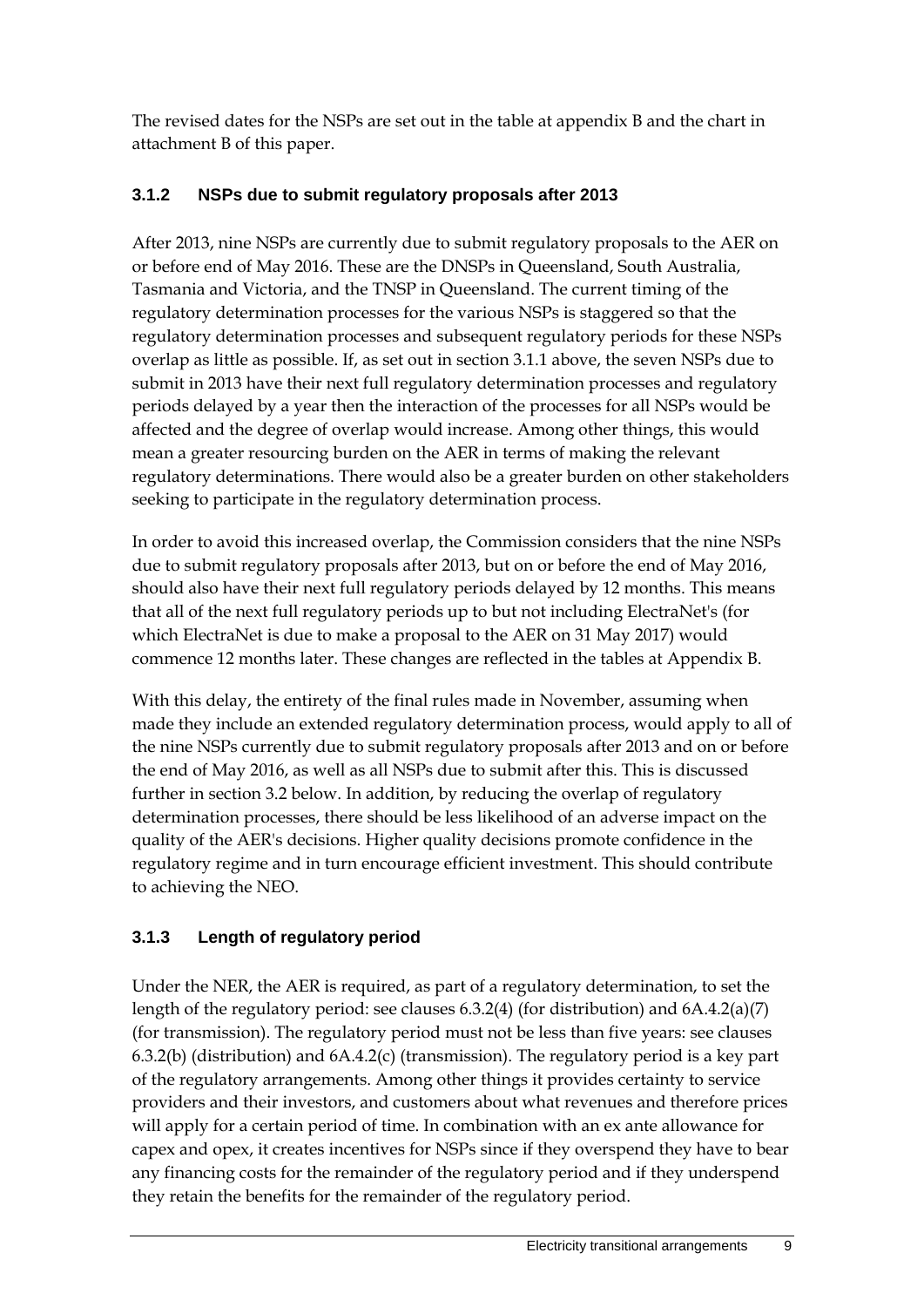As described above, the next full regulatory periods for all NSPs due to submit regulatory proposals to the AER before ElectraNet's next regulatory proposal is due are proposed to be delayed. This means the overall alignment of NSPs would change to an extent. In addition, the draft rules published on 23 August 2012 propose lengthening the regulatory determination process by up to six months. This would also change the overlap between the regulatory determination processes of NSPs. In these circumstances, the Commission considers that it may be possible for the AER to optimise the alignment of the NSPs to assist with benchmarking and in terms of resourcing.

In order to achieve this, the transitional arrangements propose to permit the AER with the agreement of the relevant NSPs to set the length of the next full regulatory period at less than five years for all NSPs except for ElectraNet.

# **3.2 Application of new rules to delayed NSP regulatory periods**

#### **3.2.1 General**

1

On the basis that the full regulatory periods for a number of the NSPs would be delayed according to these transitional arrangements, the final rules made in November 2012, if substantially similar to the draft rules, should be able to apply in their entirety to most NSPs for their next full regulatory periods.

The exception to this is the NSPs due to submit regulatory proposals in 2014 under the transitional arrangements.<sup>10</sup> While most of the draft rules could apply to these NSPs if their next full regulatory periods are delayed by a year, that would not be the case for some of the regulatory determination process changes. In particular, the draft rules propose extending the regulatory determination process by six months. If the regulatory period started a year later but the regulatory determination process took six months longer than it currently does, the net effect would be that the start date of the regulatory determination process would be six months later than it currently is. To continue the Ausgrid example used in section 3.1.1, if the extended regulatory determination process was applied to Ausgrid but its regulatory period started a year later, its date for submitting its regulatory proposal would be November 2013 rather than May 2013 under the current arrangements. This is the same time as the rate of return guidelines are due to be finalised by the AER. This would not leave Ausgrid with enough time to take into account all the relevant new guidelines or documents when preparing its regulatory proposal.

In order to deal with this problem, the extended regulatory determination process proposed in the draft rules would not apply to these NSPs for their next full regulatory determination. Instead, the 13 month regulatory determination process plus framework and approach paper currently applied to DNSPs would apply. The extended regulatory determination process would only apply for those NSPs for their

<sup>10</sup> DNSPs in the Australian Capital Territory and New South Wales, and TNSPs in New South Wales, Tasmania and Victoria

<sup>10</sup> Economic Regulation of Network Service Providers; Price and Revenue Regulation of Gas Services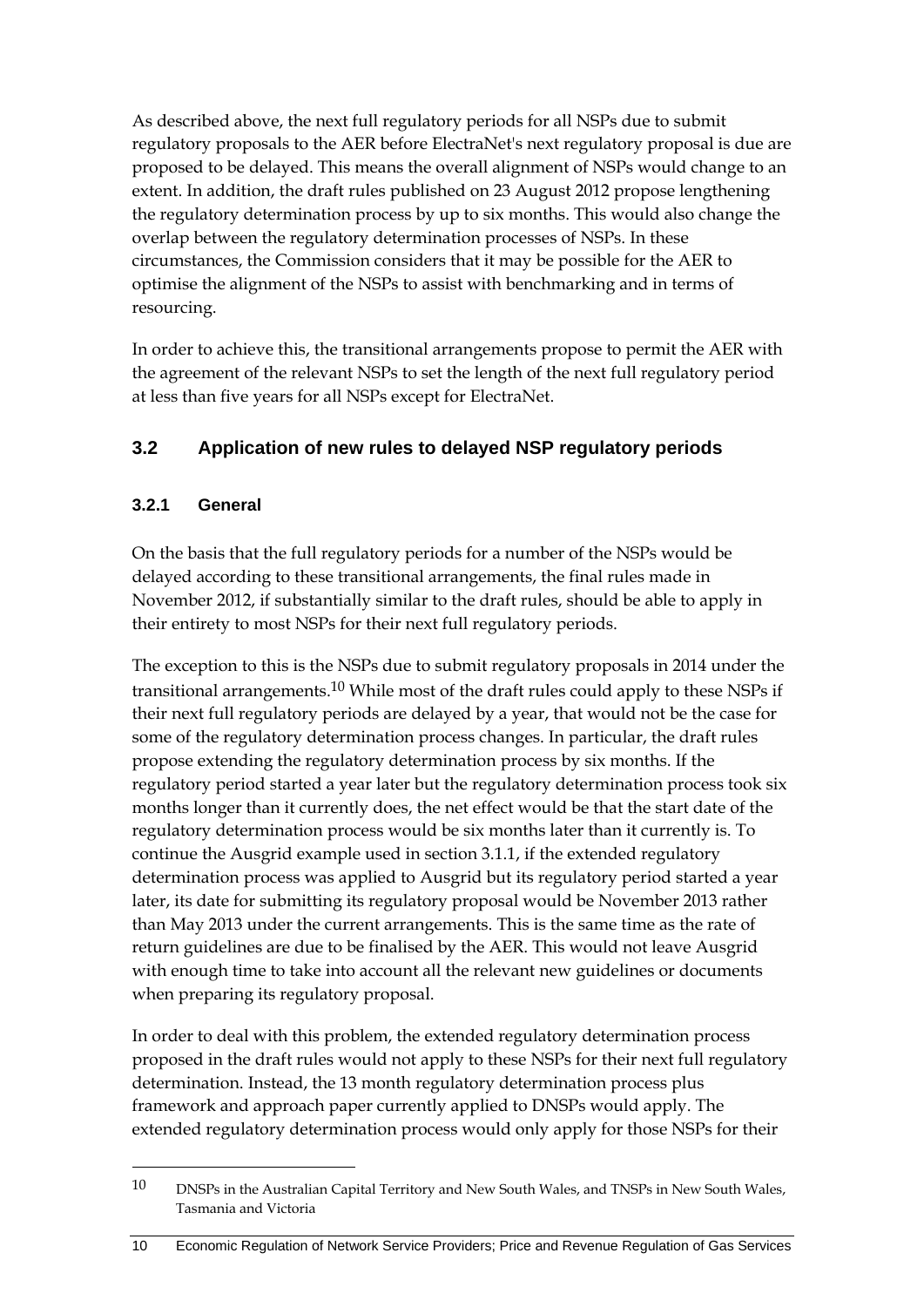subsequent regulatory determinations. This means that in respect of the next regulatory determination for these NSPs:

- the mandatory issues paper would not apply (though this would not prevent the AER from publishing one if it wished to);
- the framework and approach paper should be published at least 19 months before the end of the regulatory period, instead of the 25 months proposed in the draft rule; and
- the discretionary cross-submissions stage would not be included (though again this would not prevent the AER from consulting further if it chose to do so).

On this timeframe, the Commission notes that the final capex incentive guidelines may not have been published by the AER in time for it to consult on its approach to capex incentives as part of the framework and approach for these NSPs. To overcome this problem the Commission proposes that the AER publishes its proposed approach to capex incentives for these NSPs on the basis of the draft capex incentive guidelines. Its final approach would be based on final guidelines. A NSP could submit in its regulatory proposal something different if it did not agree with the final approach adopted by the AER on capex incentives.

The amended regulatory determination process is reflected in the table in appendix B and in the diagram in attachment B to this paper.

### **3.2.2 Application of review of efficiency of past capex**

The draft rules published on 23 August 2012 include a new power for the AER to review the efficiency of past capex of a NSP and, to the extent of an overspend, to reduce the capex to be rolled into the regulatory asset base. For the avoidance of doubt, if the review of the efficiency of past capex is included in the final rules it would apply immediately and no transitional rule would apply. That is, the AER would have the power to review past capex as part of any regulatory determination which is made by the AER following the commencement of the final rules. Using the Ausgrid example above, under the transitional arrangements proposed, Ausgrid would submit its regulatory proposal for its next full regulatory period by 31 May 2014. As part of assessing this proposal, the AER would consider the efficiency of Ausgrid's capex for the regulatory period commencing on 1 July 2009 (and for the "interim" 2014/15 year). Based on its assessment of the efficiency of that capex, the AER would be permitted to preclude all or part of any overspend from entering Ausgrid's regulatory asset base. Similarly, the AER could preclude inefficient related party margins from entering the RAB or where a NSP has reclassified opex as capex as a result of a change to its capitalisation policy.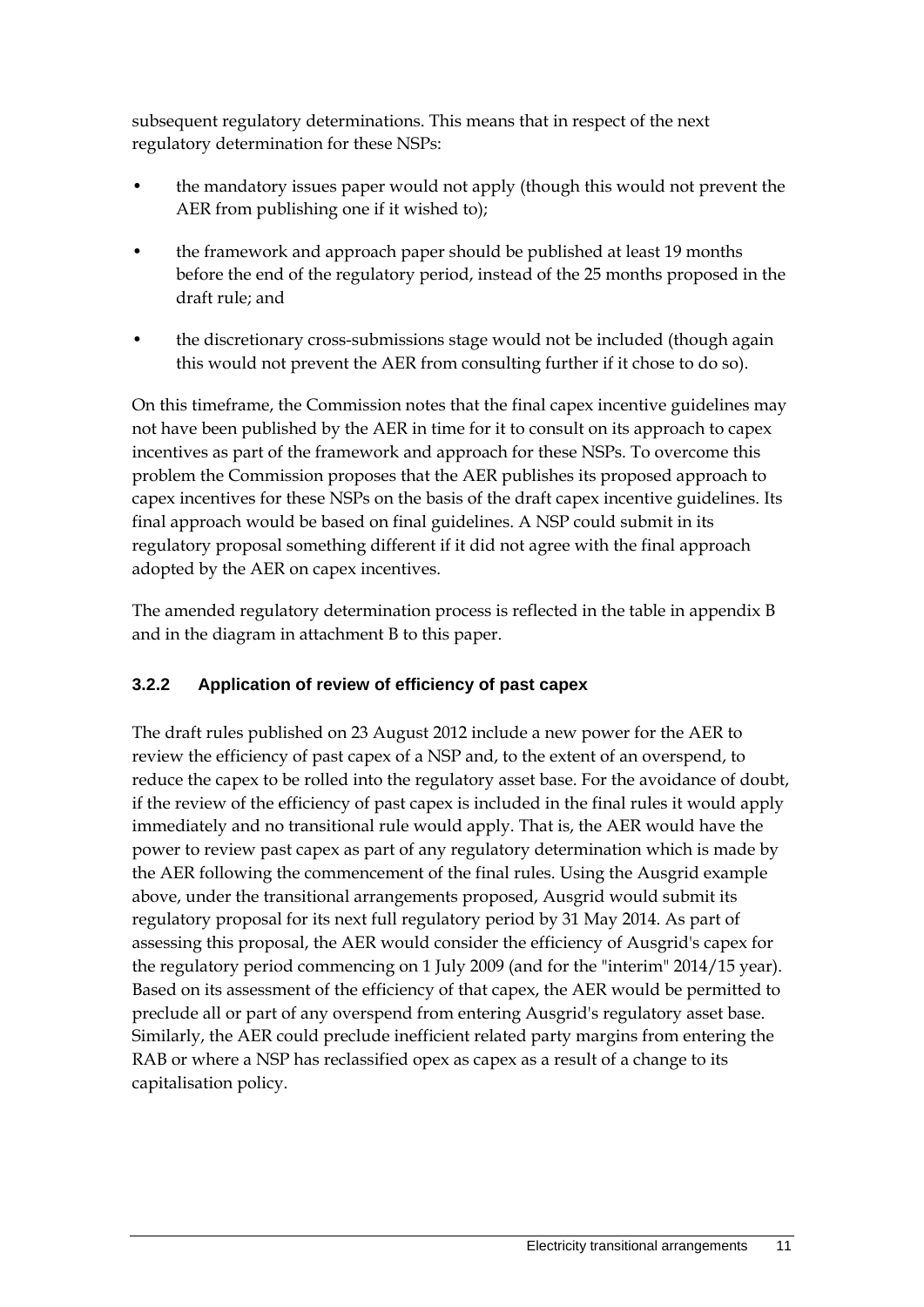#### **3.3 Interim arrangements between current and delayed regulatory periods**

#### **3.3.1 Transitional determination**

As described above, under the transitional arrangements proposed here, all full regulatory periods up to but not including ElectraNet's next regulatory period (due to commence on 1 July 2018) would be delayed by 12 months. This would require interim arrangements to be put in place for the year by which the next full regulatory period is delayed. For most, but not all, NSPs the relevant guidelines and documents proposed in the draft rules would be put in place in time to be taken into account for the interim year.

The Commission has considered how these interim arrangements should work and considers that there are certain key principles that should underpin them. First, the revenues and prices that are set for this interim year must be based on the efficient expenditure requirements of the relevant NSP. That is, the NSP must be able to recover its efficient costs. Second, in setting these revenues and prices, the regulator should have adequate time to consult with stakeholders on what they should be. Third, to the extent possible, the revenues and prices should be set in accordance with the new rules, though as set out above this will not be possible for all NSPs.

The Commission's preferred mechanism is to use a "transitional determination". This means that the NSP would submit a regulatory proposal to the AER for the interim year, and the AER would make a regulatory determination for that year, but the matters covered by both the proposal and the determination would be a subset of the matters that are normally covered by a regulatory proposal and a regulatory determination. This would be achieved by deeming certain decisions made for the current regulatory period (such as service classification and control mechanisms) to apply for the interim year and excluding certain elements (such as incentive schemes) from applying during the interim year. Since there would be fewer decisions for the AER to make as part of the determination and only a need to set revenues or prices for only one year, the process for making the determination would also be shorter than the standard regulatory determination process. Set out below is a description of how this transitional determination may work. To the extent stakeholders consider there are elements of what is proposed below that may not work, or that there is a better way for the transitional determination to work, the Commission would encourage submissions setting out alternatives.

### **3.3.2 Process for transitional determination**

The proposed dates for the transitional determination are set out in the table at Appendix A. The timing for the process for the proposed transitional determination is shorter than a normal regulatory determination process. In general:

• the AER would have three months to publish a draft determination after receiving a NSP's proposal for the interim year;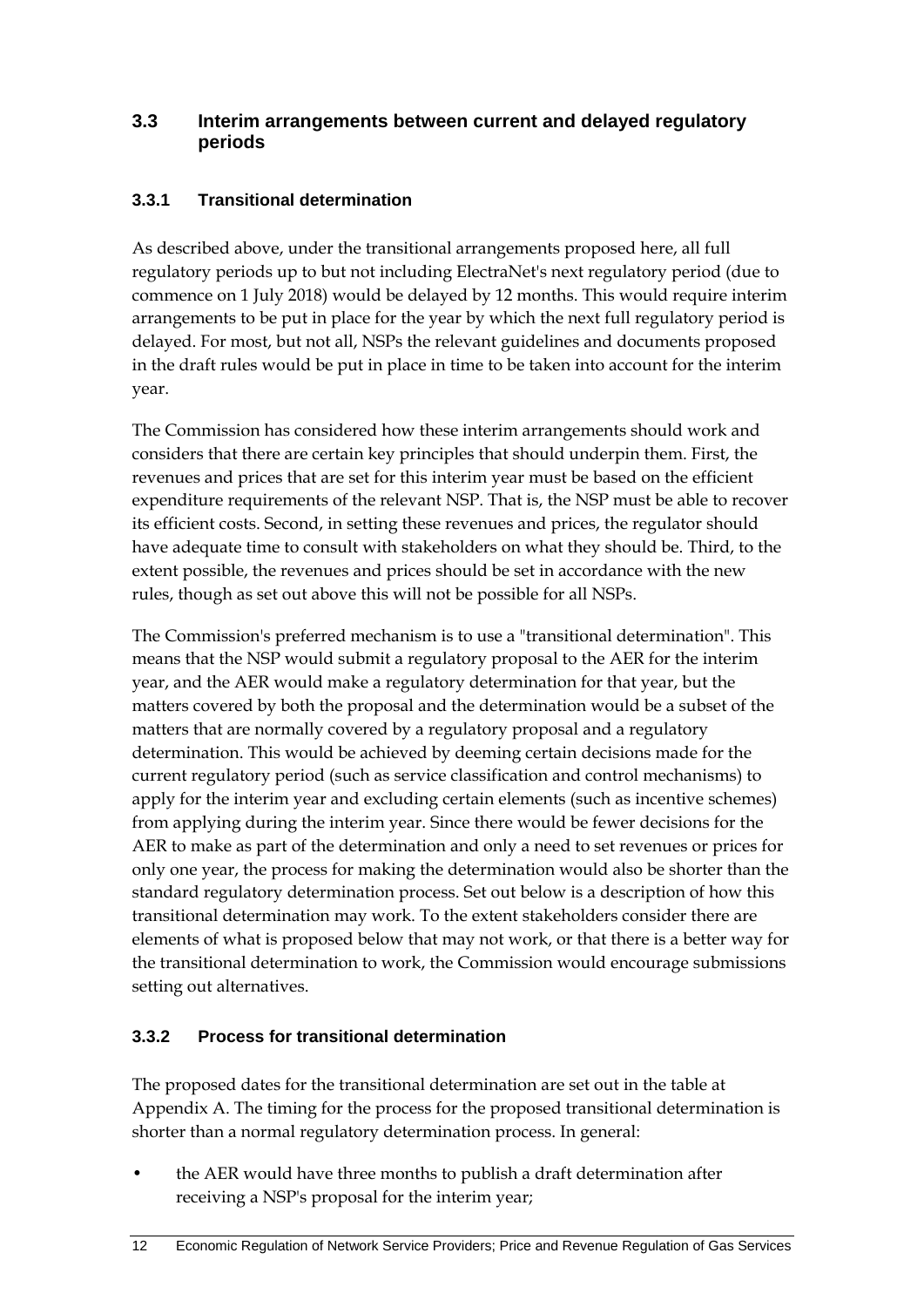- stakeholders would have two months to make submissions on the draft determination;
- the NSP would have two months to submit a revised proposal on the draft determination;
- the AER would have two months to make a final determination; and
- the final determination would be made in sufficient time for the pricing processes that must occur prior to the interim year commencing to operate as normal.

#### **3.3.3 Contents of transitional determination**

The Commission proposes that the transitional determination would operate in the following manner:

- NSPs would commence the process by providing a regulatory proposal to the AER;
- the proposal must contain opex and capex forecasts for the interim year to be assessed by the AER in accordance with the existing rules;
- the proposal must also address the rate of return. The AER would determine the rate of return in accordance with the new rules including the rate of return guidelines except for one TNSP being SP AusNet;
- the opening regulatory asset base for the interim year would be determined by the AER rolling forward the regulatory asset base from the previous year using forecast capex. A full roll forward of the regulatory asset base based on actual and estimated capex would be undertaken at the commencement of the next full regulatory period. A review of the efficiency of the capex incurred during the current regulatory period would be undertaken as part of the regulatory determination for the next full regulatory control period. Capex incurred in the interim year would also be subject to an efficiency review at this later time; and
- no incentive schemes would be applied during the interim year. This includes incentive schemes for capex, opex, service standards and demand management. However, any adjustments to revenue as a result of the application of schemes already in place for the current regulatory period may be applied in respect of the interim year.

A number of other elements would be retained from the current regulatory period for the transitional determination. These include:

- the control mechanism that apply for the final year of the current regulatory period;
- the depreciation schedules for each asset or category of assets used to calculate depreciation for the final year of the current regulatory period;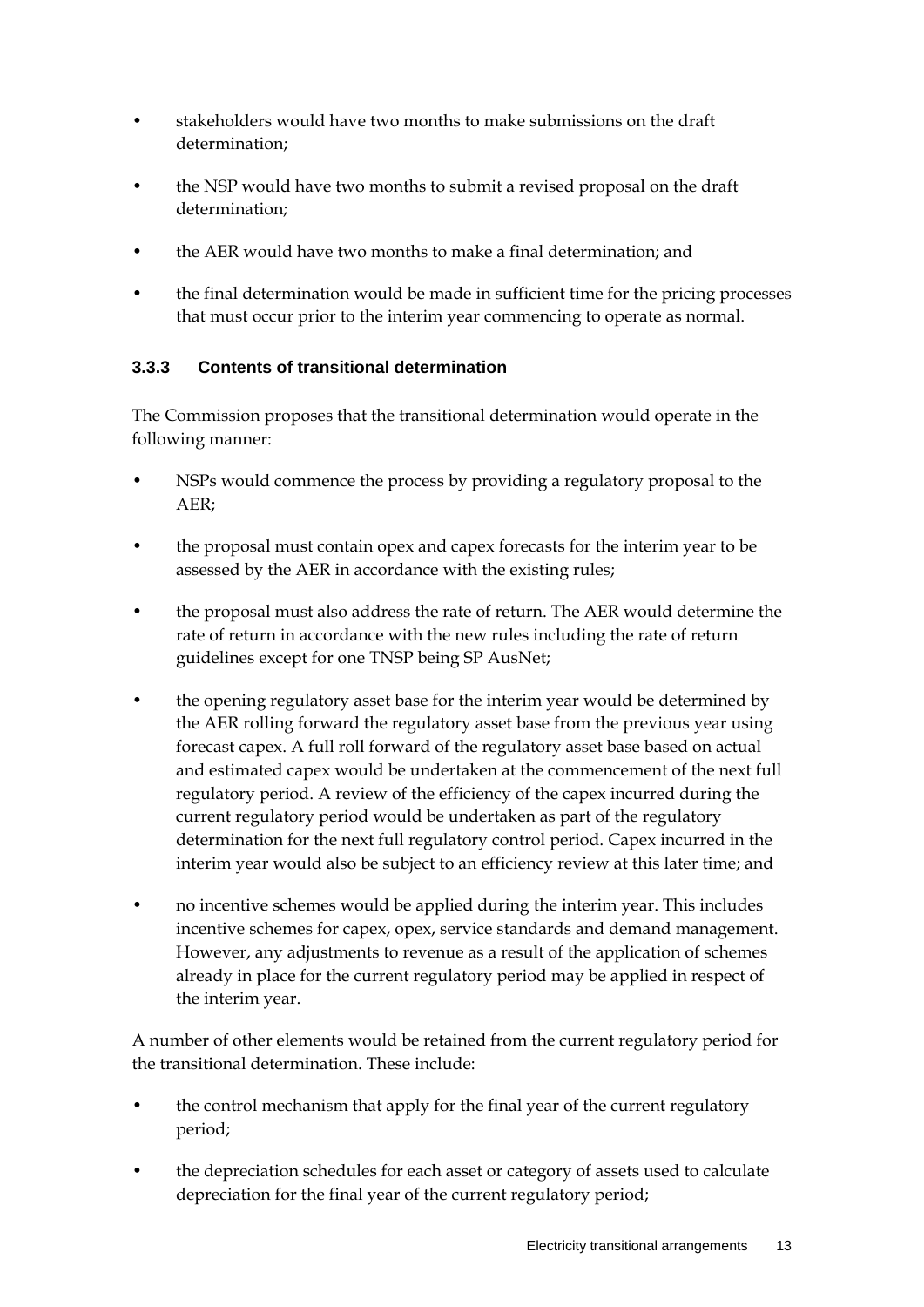- the post-tax revenue model;
- the roll forward model;
- the additional pass-through events that apply for the current regulatory period for DNSPs;
- negotiation frameworks and criteria;
- DNSPs' connection policies; and
- pricing methodologies for TNSPs.

Arrangements imposed on NSPs at a state level through state-based legislation would continue to apply such as guaranteed service levels and the f-factor in Victoria.

Under the process set out in section 3.3.2 above, some NSPs would be required to submit proposals in respect of their transitional determinations before the first rate of return guidelines are finalised.11 For most NSPs due to submit in 2013 the Commission proposes that these NSPs be required to submit a regulatory proposal for a transitional determination based on draft rate of return guidelines.<sup>12</sup> In their submissions following the AER's draft decision they may make changes to their regulatory proposals to reflect the final guidelines.

Given the timing constraints that apply to SP AusNet, the Commission proposes to apply the old Chapter 6A rules on the rate of return to SP AusNet for the shortened one year regulatory period. A final determination must be made for SP AusNet by the end of January 2014. This does not allow SP AusNet enough time to submit a revised regulatory proposal to reflect the final rate of return guidelines.

### **3.3.4 Directlink and Murraylink**

1

The AER is required under Chapter 6A of the NER to make a transmission determination for Murraylink (the interconnector that links the South Australian and Victorian regions in the NEM) and Directlink (the interconnector that links Queensland and New South Wales).

Murraylink recently submitted a regulatory proposal to the AER for its next regulatory period from 1 July 2013 to 30 June 2022 (ten years). The Commission proposes that the new rules would apply to the subsequent regulatory period which is the regulatory period commencing 1 July 2023.

Directlink's regulatory proposal is due to be submitted to the AER by 31 May 2014. Its current nine year regulatory period ends on 30 June 2015. Given the relative size of

<sup>11</sup> These are the DNSPs in the Australian Capital Territory and New South Wales, and the TNSPs in New South Wales, Tasmania and Victoria .

<sup>12</sup> It is proposed that the AER would be required to make final rate of return guidelines by end of November 2013 under the draft rules.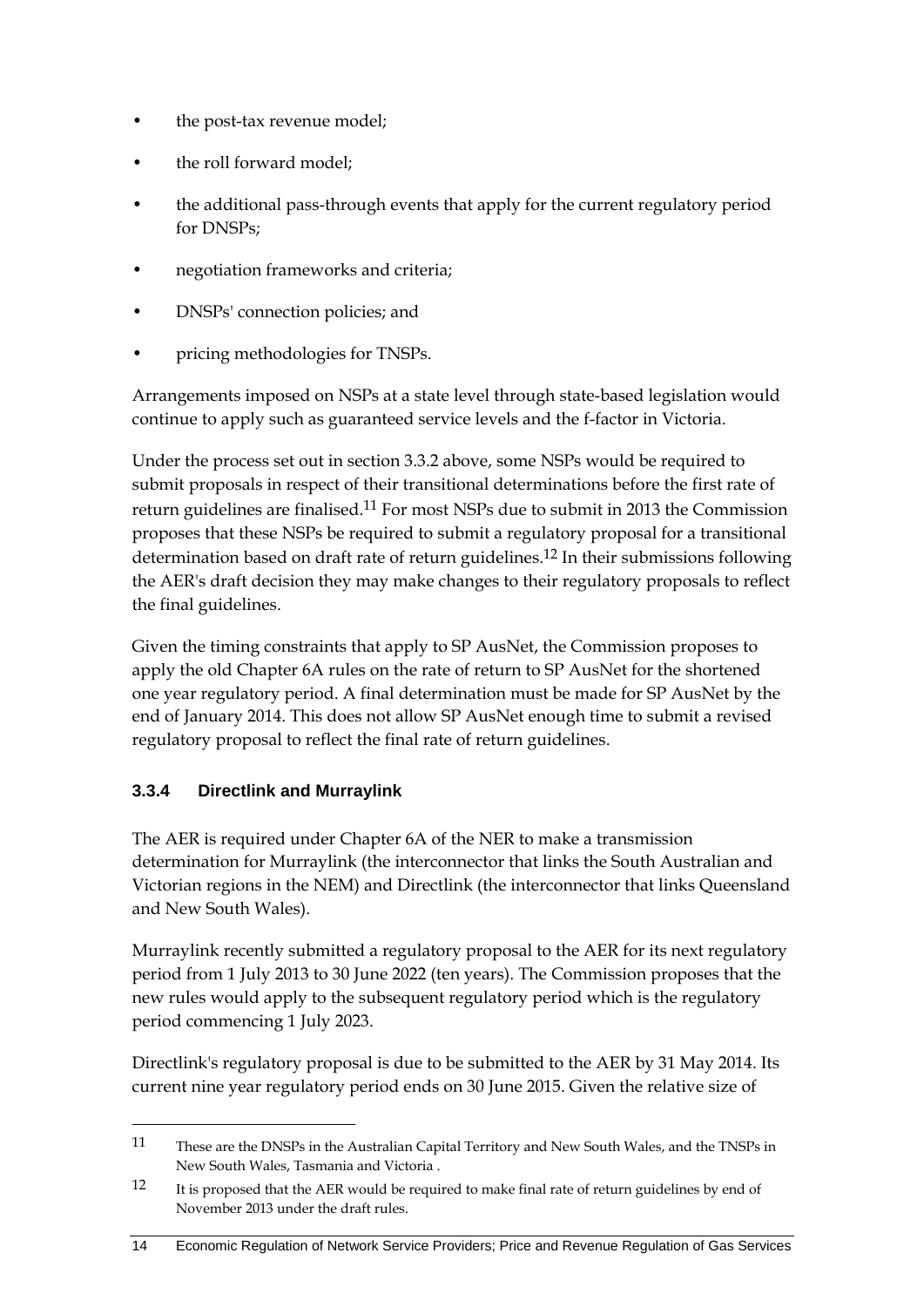Directlink the Commission does not propose that Directlink's next full regulatory control period be delayed by one year like the larger NSPs that are due to submit around the same time. The Commission proposes that the new rules apply to Directlink's next regulatory control period except for the extended consultation process as there would not be sufficient time to apply this.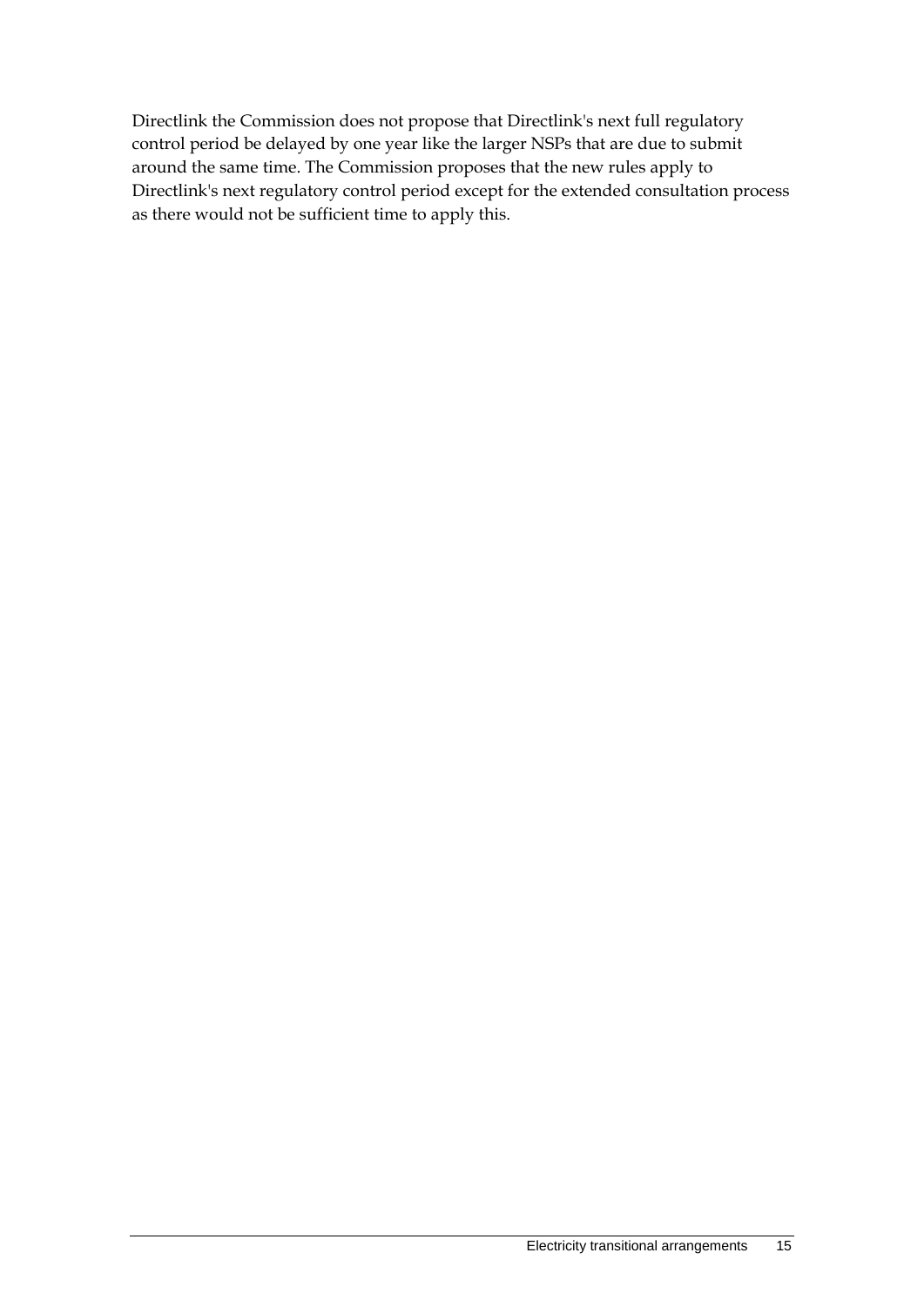# **4 Gas transitional arrangements**

#### **4.1 General**

The scope of any new rules for gas extends only to changes to the rate of return provisions. As described above, in respect of gas only two service providers are due to submit access arrangements at a time which may mean they are affected by the timing of the implementation of the new rules: ATCO Gas (due to submit by 1 July 2013 in respect of the Mid-West and South-West Gas Distribution System) and APA Group (due to submit by 1 January 2014 in respect of the Goldfields Gas Pipeline).

The rules relating to the regulatory determination process in the NGR are different from the corresponding provisions in the NER. In particular, the process under the NGR is more flexible than that in the NER. With the more flexible process, only very limited transitional arrangements are necessary in respect of gas.

### **4.2 Arrangements for ATCO Gas**

ATCO Gas is due to submit its access arrangement by 1 July 2013. This is before the ERA would have published its final rate of return guidelines (due by 30 November 2013) and just after it would have published its draft rate of return guidelines (due by 30 June 2013). To enable the draft rules to apply to ATCO Gas the Commission proposes that ATCO Gas be given an additional month to submit its access arrangement to the ERA with the process then following the original timeframe from then on. This would enable ATCO Gas to factor in ERA's draft rate of return guidelines into its access arrangement. The ERA's final rate of return guidelines would be published by the ERA while the regulatory process for ATCO Gas is continuing. In order to accommodate any changes to the rate of return guidelines from the draft to the final guidelines, the Commission considers that transitional provisions should provide that ATCO Gas be given the opportunity to adjust its access arrangement after the final rate of return guidelines are published.

This approach would avoid having to delay the commencement date of the new regulatory period. Among other things, such a delay may affect the timing for the application of new tariffs by ATCO Gas, and the overall work program of the ERA.

Rule 58(3) of the NGR would allow ATCO Gas, with the consent of the ERA, to revise its access arrangement even though it is being considered by the ERA. In addition, the ERA may also consent to a service provider amending its access arrangement in response to a draft regulatory determination to address matters other than those raised in the draft regulatory determination: (see rule 60(2)).

The Commission seeks the views of stakeholders on whether the current rules described above offer enough flexibility for ATCO Gas to adjust its access arrangement to accommodate the ERA's final rate of return guidelines, or whether further transitional arrangements are required.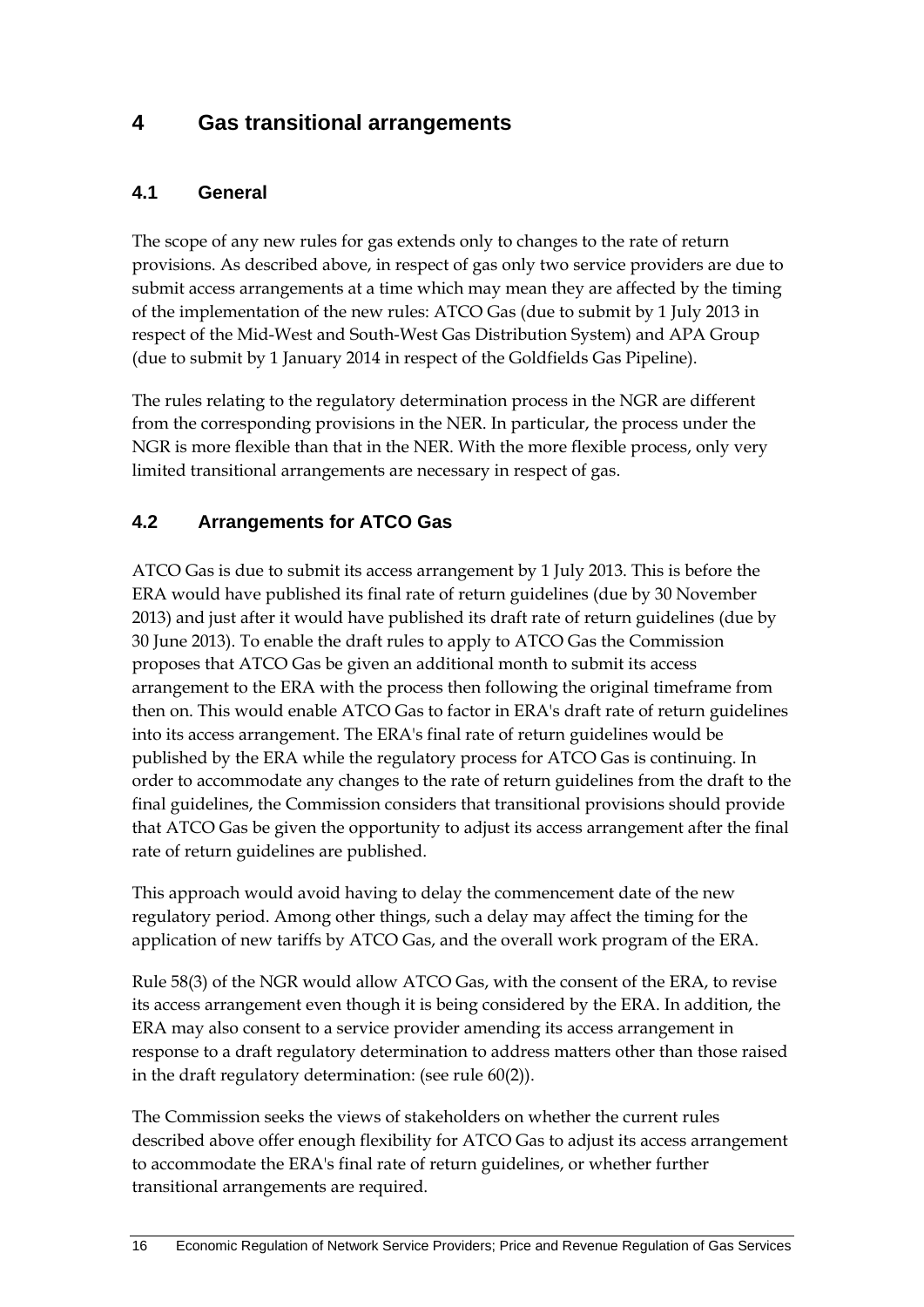#### **4.3 Arrangements for APA Group**

APA Group is in a similar position to ATCO Gas in respect of the Goldfields Gas Pipeline. It is due to submit its access arrangement in January 2014, only one month after the ERA would be required under the draft rules to have published its rate of return guidelines. This may not be enough time for APA Group to be able to factor in the final rate of return guidelines into its access arrangement. The Commission proposes that APA Group should prepare its access arrangement in accordance with the draft rate of return guidelines, and then to the extent of any changes from the draft rate of return guidelines to the final guidelines, APA Group should have the opportunity to adjust its access arrangement. Again, stakeholder views on whether the NGR currently offer enough flexibility for this to occur would be welcome.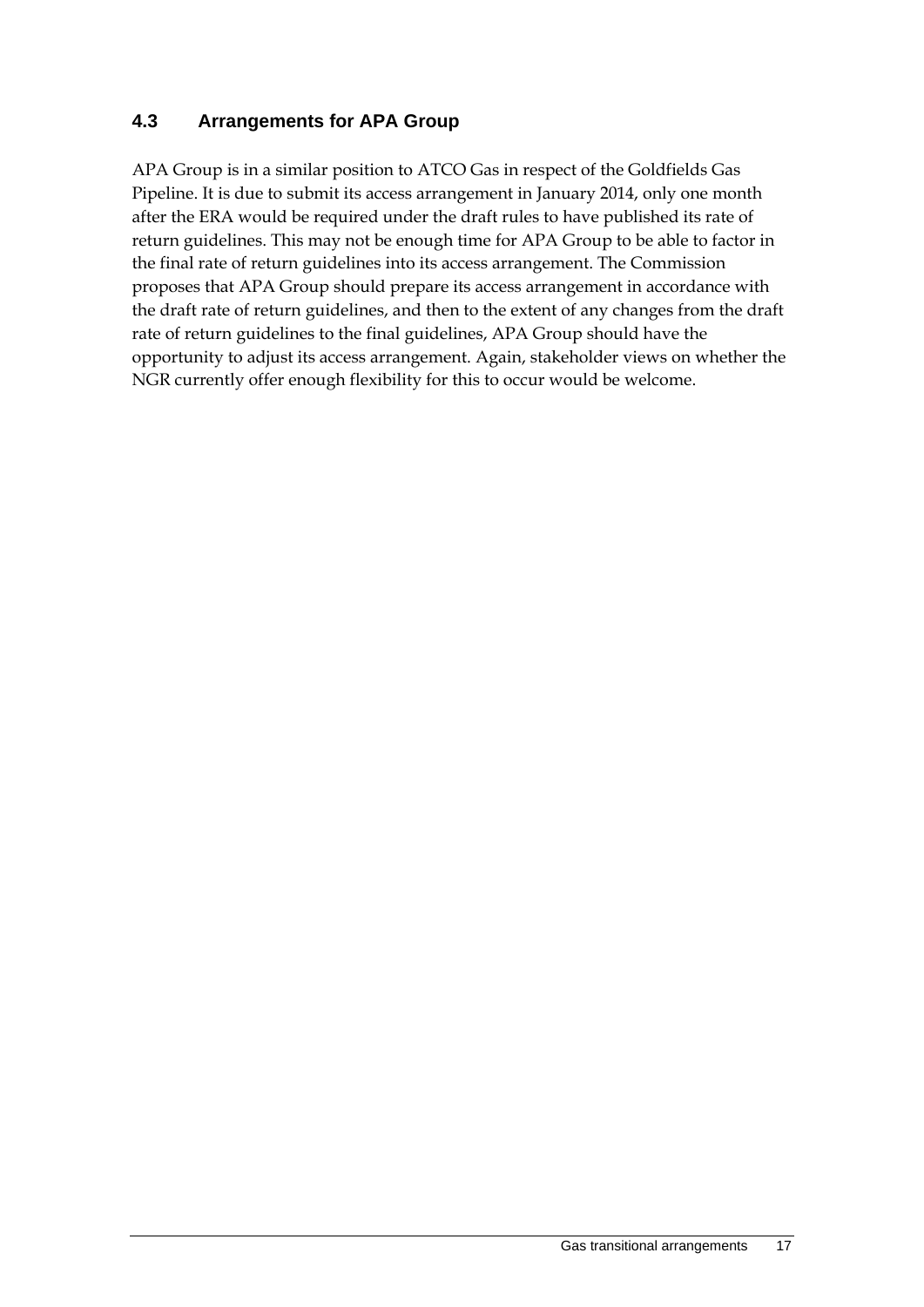# **Abbreviations**

| <b>AEMC</b>  | <b>Australian Energy Market Commission</b>            |
|--------------|-------------------------------------------------------|
| <b>AER</b>   | Australian Energy Regulator                           |
| capex        | capital expenditure                                   |
| Commission   | see AEMC                                              |
| <b>DNSP</b>  | Distribution Network Service Provider (electricity)   |
| <b>ERA</b>   | Economic Regulation Authority of Western<br>Australia |
| <b>EURCC</b> | <b>Energy Users Rule Change Committee</b>             |
| <b>NEO</b>   | National Electricity Objective                        |
| <b>NER</b>   | <b>National Electricity Rules</b>                     |
| <b>NGR</b>   | <b>National Gas Rules</b>                             |
| <b>NSP</b>   | electricity Network Service Provider                  |
| opex         | operating expenditure                                 |
| <b>TNSP</b>  | Transmission Network Service Provider (electricity)   |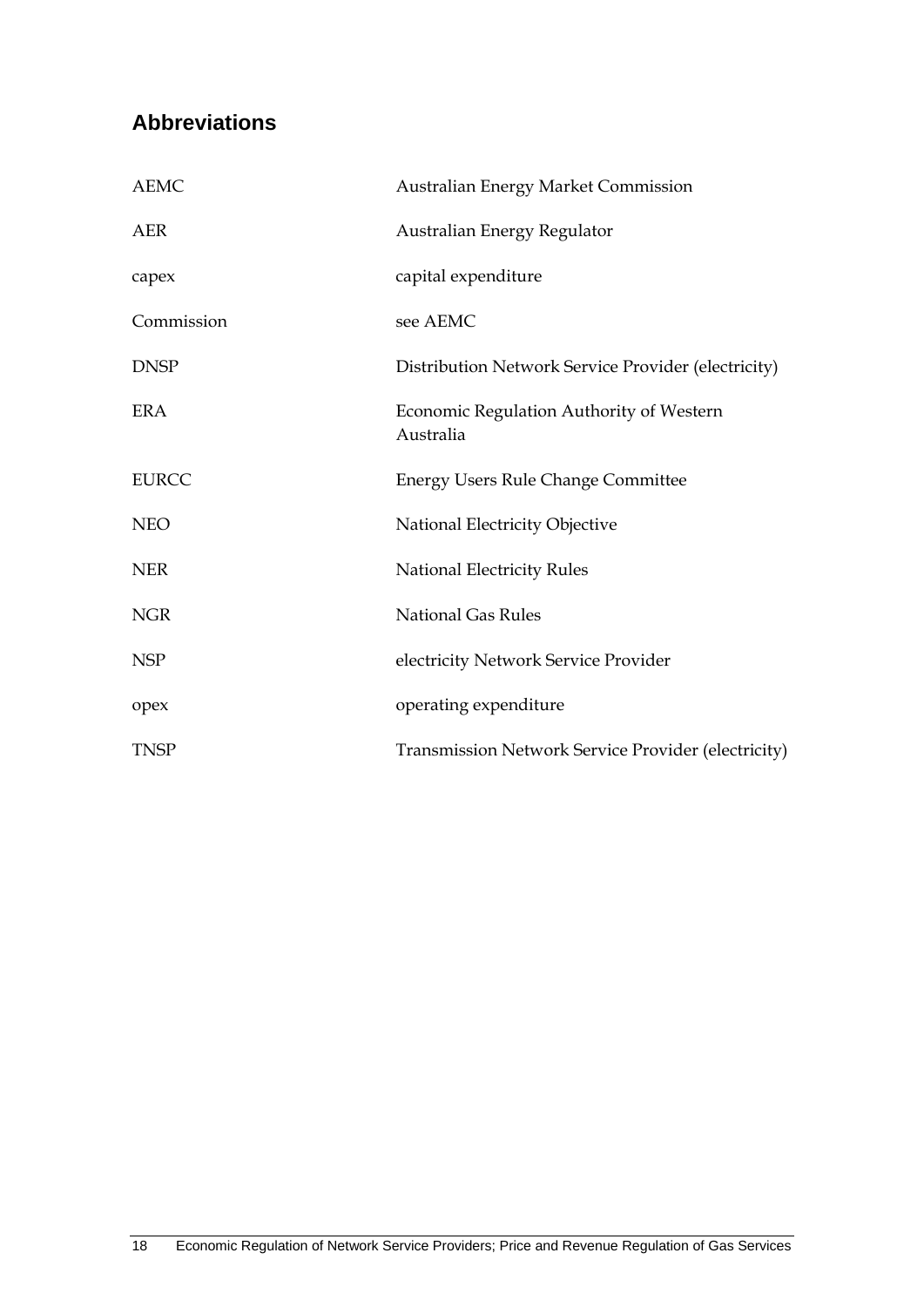# **A Timing of transitional determination processes for electricity NSPs**

#### **Table A.1**

| <b>NSP</b>                                                    | <b>Regulatory</b><br>proposal<br>submitted | Draft regulatory<br>determination<br>published | Submissions /<br>revised proposals<br>due | <b>Final regulatory</b><br>determination<br>published | <b>Regulatory period</b><br>starts | <b>Regulatory period</b><br>ends |
|---------------------------------------------------------------|--------------------------------------------|------------------------------------------------|-------------------------------------------|-------------------------------------------------------|------------------------------------|----------------------------------|
| <b>SP AusNet</b>                                              | End June 2013                              | End Sept 2013                                  | <b>End Nov 2013</b>                       | End Jan 2014                                          | Beginning of Apr<br>2014           | <b>End Mar 2015</b>              |
| ActewAGL, New<br>South Wales<br>DNSPs, Transend,<br>TransGrid | End Sept 2013                              | End Dec 2013                                   | End Feb 2014                              | End Apr 2014                                          | Beginning of July<br>2014          | End June 2015                    |
| ENERGEX, Ergon<br>Energy, SA Power                            | End Sept 2014                              | End Dec 2014                                   | End Feb 2015                              | End Apr 2015                                          | Beginning of July<br>2015          | End June 2016                    |
| Victorian DNSPs                                               | <b>End Mar 2015</b>                        | End June 2015                                  | End Aug 2015                              | End Oct 2015                                          | Beginning of Jan<br>2016           | <b>End Dec 2016</b>              |
| Aurora Energy,<br><b>Powerlink</b>                            | End Sept 2016                              | <b>End Dec 2016</b>                            | End Feb 2017                              | End Apr 2017                                          | Beginning of July<br>2017          | End June 2018                    |